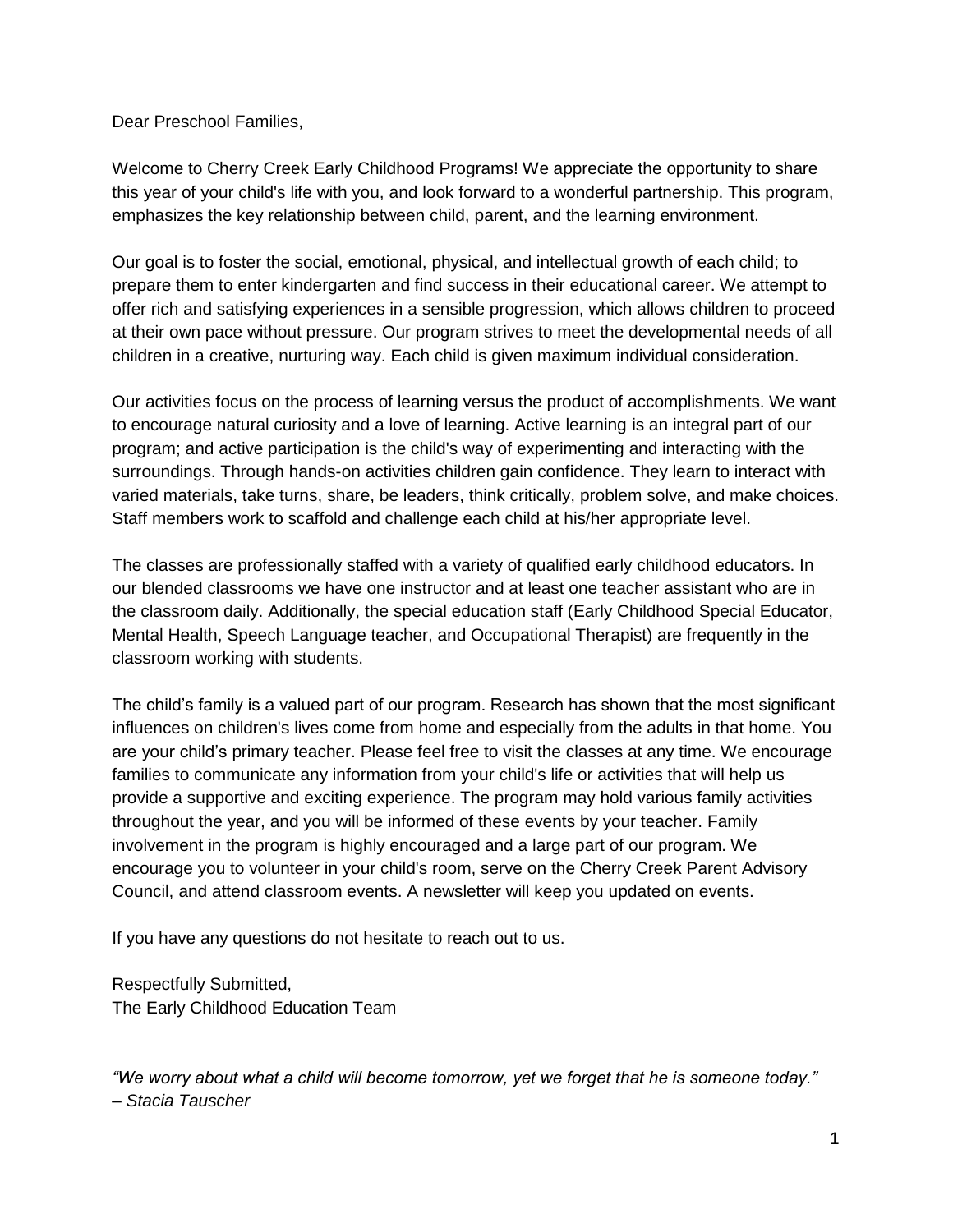## **CCSD Parent Handbook**

*Philosophy of the Early Childhood Program* (7.702.31.A)

The Cherry Creek Early Childhood Program values and appreciates the diversity and capability of all children, their families, and cultures. We welcome all children at their own developmental level and support their growth to the next stage, realizing that this is a unique and individual process for each child. We believe this growth occurs best in a safe, supportive environment where children are free to learn, grow, and develop through active learning. We also believe parents should be partners with teachers and children in this educational process.

Our program follows the Creative Curriculum, a developmentally-appropriate, research-based curriculum for preschool. This curriculum supports children as active agents in their learning. They learn from interest centers in the classroom through support and guidance from the adults. Children in our classrooms have daily opportunities to decide which classroom materials they will use, and express their thoughts and ideas about the use of these materials through artistic representation and language. Through use of a variety of materials in the classroom and interactions with adults, children are also exposed to rich content in literacy, math, science, social studies, the arts, and technology both in centers and in small groups.

Each classroom follows a daily routine which includes a time to plan, an extended work time based on children's choices, time to recall what occurred at work time, and small and large group activities as well as snack and outside play.

The Creative Curriculum also provides an observational assessment system through which teachers can monitor children's growth and development. Information from observations is shared with parents during conferences, and informal daily conversations.

We welcome you to join us in the classroom in order to see our philosophy and curriculum in action. We hope to form a partnership with parents to achieve the highest expectations for all children.

We strive to achieve the highest standard of quality programming in the classroom. Our programs meet required standards and are licensed through the Colorado Department of Human Services.

#### **Quality Improvement Plan**

The Cherry Creek Preschool Program has developed a continuous Quality Improvement Plan (QIP) that is updated annually. The QIP has documented goals, timelines, and outcomes, and we share this QIP with our staff, families, and stakeholders by posting it in each classroom and notifying everyone via newsletters. The program QIP can also be found on Schoology.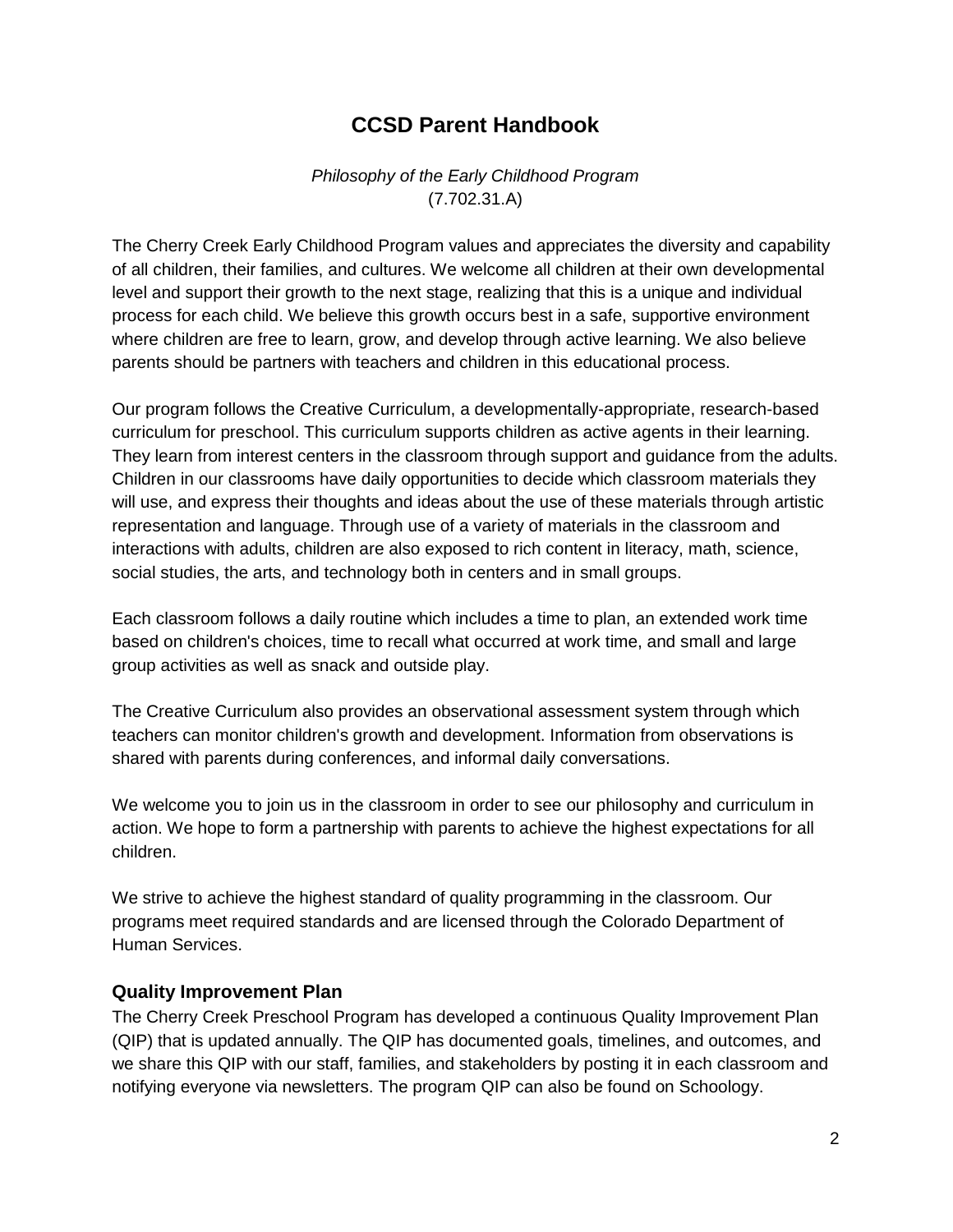## **Cherry Creek Early Childhood Program and Kindergarten Readiness**

(7.702.31.H) When parents think about a preschool program for their children they have certain expectations about the program, one of which is preparation for kindergarten. The Cherry Creek Early Childhood Program believes that preschool should build a solid foundation for the next stage of schooling, kindergarten. Our task is to help children develop the skills they will need for further learning.

Social readiness skills are vital for all kids. In kindergarten, children are expected to function within a cooperative learning environment and work both independently and as a member of a large or small group. Kindergarten children are expected to be able to attend to and finish a task, listen to a story in a group, follow multi-step directions, take turns, share and care for their belongings. They are expected to understand and follow the rules and respect others. We work on developing these skills by practicing how to share and take turns. We identify and recognize feelings of ourselves and of others. We learn how to sit and listen to short stories, we work in small groups, we play games, and we make choices about our activities.

Motor skills are an area of focus for preschool students. By age five most children will be able to independently perform many self-help activities such as dressing themselves, buttoning coats, and brushing their teeth. Students at this age will be developing basic fine motor skills that will aid in the writing process. During preschool, children work to develop these skills through manipulation of small toys, building with blocks, working with Play-Doh, easel painting, puzzles, and dressing dolls. Children will engage in countless outdoor play and indoor gross movement activities.

Cognitive and language development are other important areas of readiness. It is essential that children develop adequate verbal language in preschool as a preparation to reading. Speaking and listening are the developmental precursors to reading and writing. In preschool, children are given many opportunities to talk about new experiences in order to develop vocabulary and understand a variety of concepts. Language and vocabulary develop through dramatic play with other children and adults and through informal conversations between children and adults during activity times. Emphasis is placed on early literacy activities including the sound symbol relationship and letter recognition. Cognitive skills, such as classification, measuring, patterning, and counting are part of the daily curriculum.

All the activities in preschool are designed to build a foundation for a child's future academic expectations. Although it may look like "play" it is actually building the basic skills for children to learn to read, write, solve problems, build relationships, and to think critically. Children who participate in the Cherry Creek Early Childhood Program emerge ready for kindergarten. As you visit the classroom throughout the year, ask the teacher about the variety of activities. She/he will be happy to explain to you the purpose behind each carefully planned activity and how it supports readiness for kindergarten.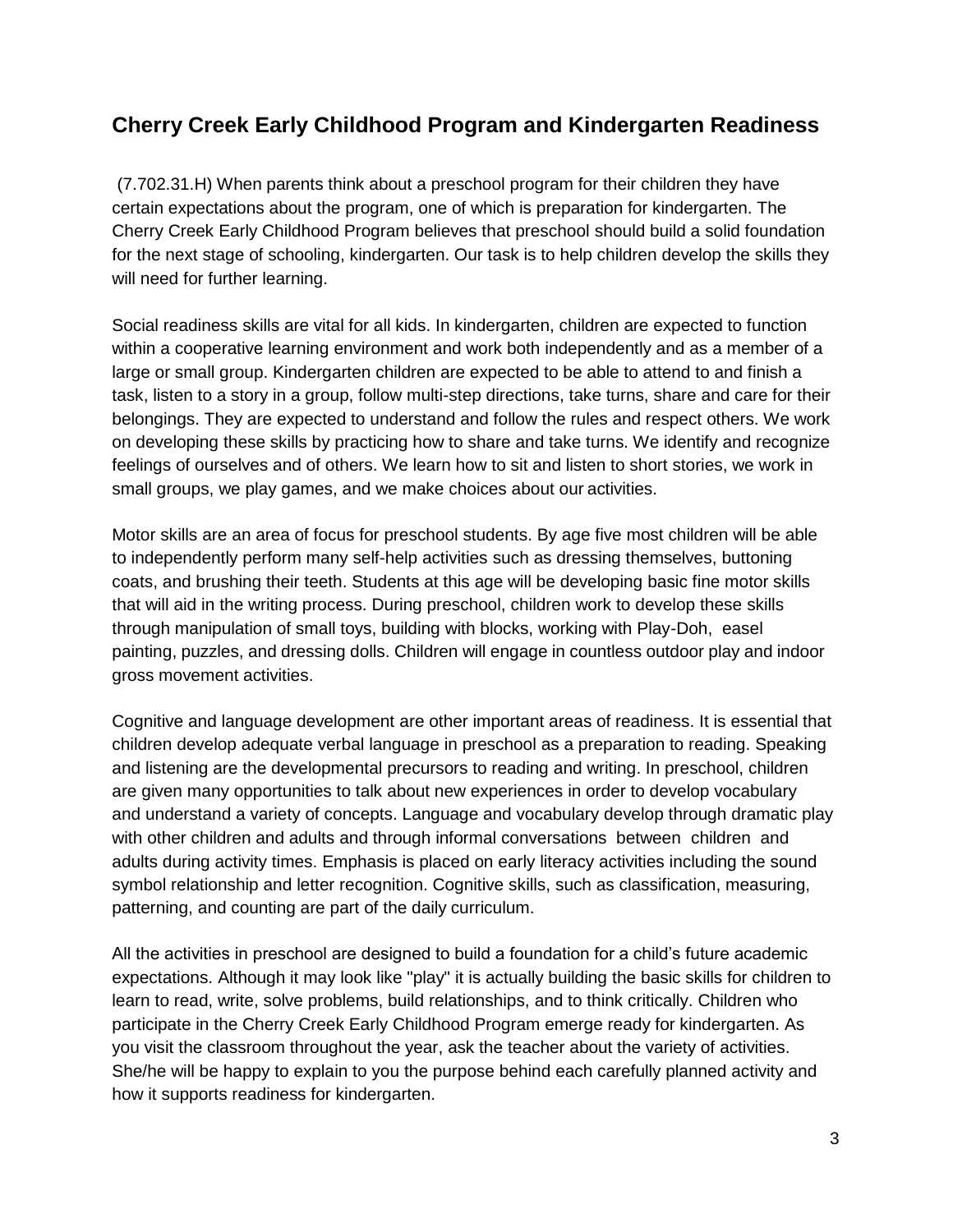#### **Inclusive Classrooms**

The Cherry Creek Early Childhood Program prides itself on being a fully inclusive program. This means that children with different special needs are included in the blended preschool classroom with their typical peers. Children with special needs participate in the same activities as their typical peers. Accommodations and modifications might be made based on the individual's identified needs. An inclusive environment offers benefits to all children. Children have the opportunity to develop positive attitudes toward others who are different from themselves. Meaningful peer relationships develop and all children are valued. The presence of the special education staff in the classroom provides comprehensive resources to the classroom and to parents who may have questions and concerns about child development in general.

The group size and adult to child ratios for Cherry Creek Preschools are aligned with the National Association for the Education of Young Children (NAEYC) at one adult for every eight children, 1:8. As a district-wide participant in the Colorado Preschool Program (CPP) we strive to meet these ratios as they go beyond what licensing requires for the state of Colorado which is one adult for every ten children, 1:10; and better support the quality of our programs. All parents/guardians are required to sign their child in and out each day and at all family events.

## **Colorado Preschool Program**

The Colorado Preschool Program (CPP) is a state-funded early childhood education program administered by the Colorado Department of Education. CPP provides the opportunity for young children who are at risk for starting elementary school unprepared. Cherry Creek School District serves approximately 500 students through the CPP program.

## **Tuition**

Cherry Creek School District offers tuition-based preschool at 23 different sites.

## **Special Education**

The services for children with Individual Education Plans (IEPs) are carried out within the context of all our preschool classrooms.

## **Child Find / Referrals**

Parents who have concerns about the appropriate developmental progress of their child (birth to 2 years old) can contact the Cherry Creek Child Find Office at 720-554-4021. A multidisciplinary team will evaluate your child's development and make recommendations. The Child Find team works closely with Developmental Pathways to develop an Individualized Family Support Plan (IFSP) with services and supports to address any developmental delays determined in the evaluation process. All services are provided free of charge, and take place in the home or the community.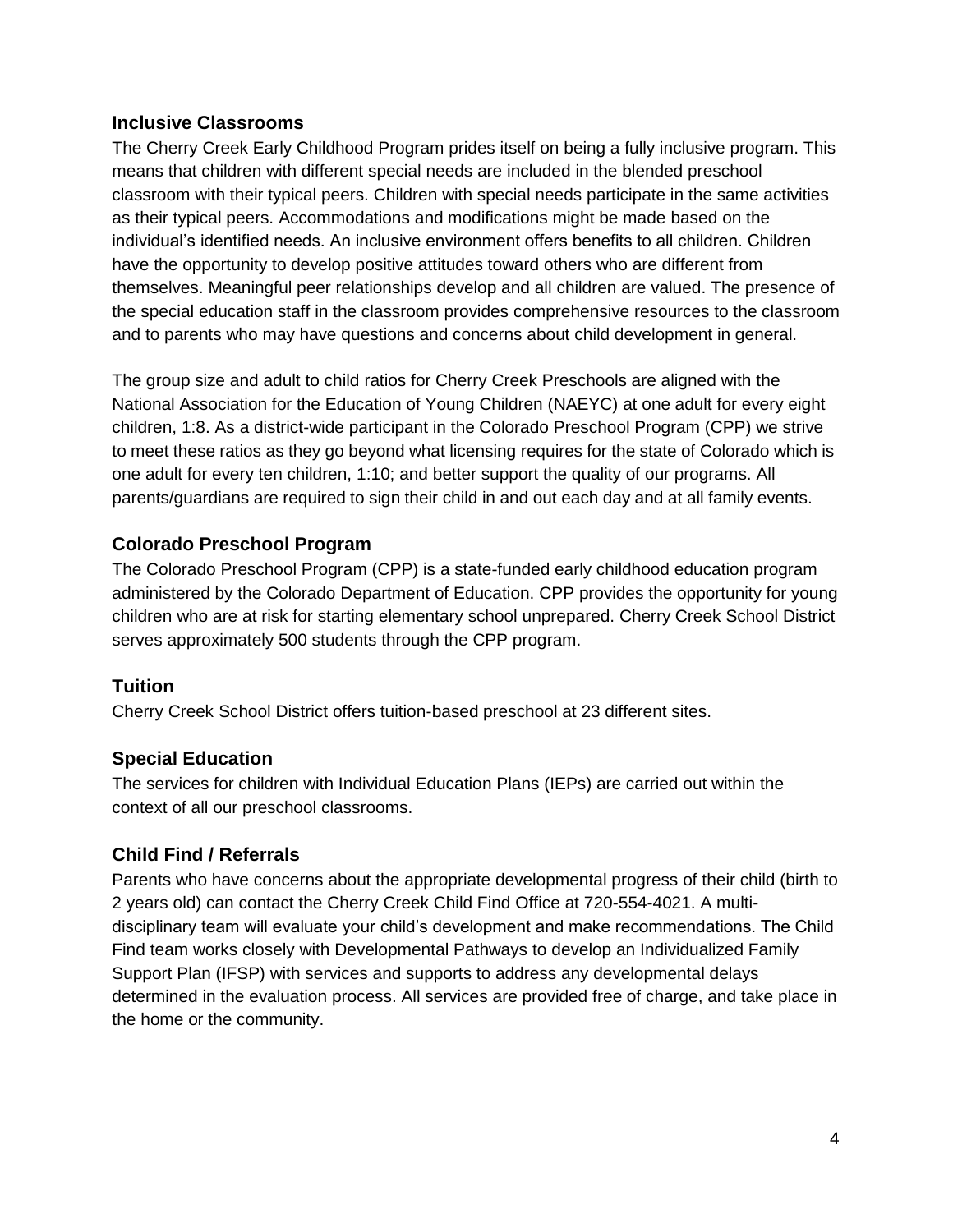If a developmental concern arises once a student is in preschool, the Special Education team at that site will evaluate them (e.g. mental health, occupational therapy, speech language, developmental/cognition), and/or refer parents/guardians to Child Find for an evaluation.

## **Transitions**

Cherry Creek Early Childhood Education works diligently to support you and your child as he/she transitions throughout our program and into Kindergarten. We individualize the support your family receives based upon the needs of your child throughout their enrollment in our program.

During the registration process, families receive the parent handbook and pertinent program information to review and program staff are able to answer basic questions. The week before school starts in the fall, families are invited to attend a "Meet & Greet" with their child's teacher in the classroom. Here they will receive items like welcome letters, daily schedules and other information specific to the classroom they will be attending. We highly encourage all families to attend to help their child become comfortable with their new educators and environment.

Once your child is attending, we will continue to support you with any transitions that arise, including moving from one classroom to another (if applicable) and moving onto Kindergarten. We individualize these transitions through Parent/Instructor Conferences, IEP meetings, and any other meetings requested by both staff and/or families. We value your child's educational experience and together as a team, we will develop plans and recommendations to make these transitions as smooth as possible.

One of the best strategies utilized for the transition to Kindergarten is sharing the district Kindergarten Round-Up information for children's home schools and encouraging families to attend these highly beneficial events. Each elementary school in the Cherry Creek School District develops their own informative sessions to help introduce new families to their school, to the teachers, and to their curriculum used in the classrooms. In the Spring, you can look for information regarding your child's Kindergarten Round-Up sessions from your child's teacher in the monthly newsletter, district flyers, and/or look on the CCSD website. Other strategies include focusing on Kindergarten readiness expectations in the classroom, reading books about Kindergarten and again, reviewing individual goals for children at Parent/Instructor Conferences in the Spring.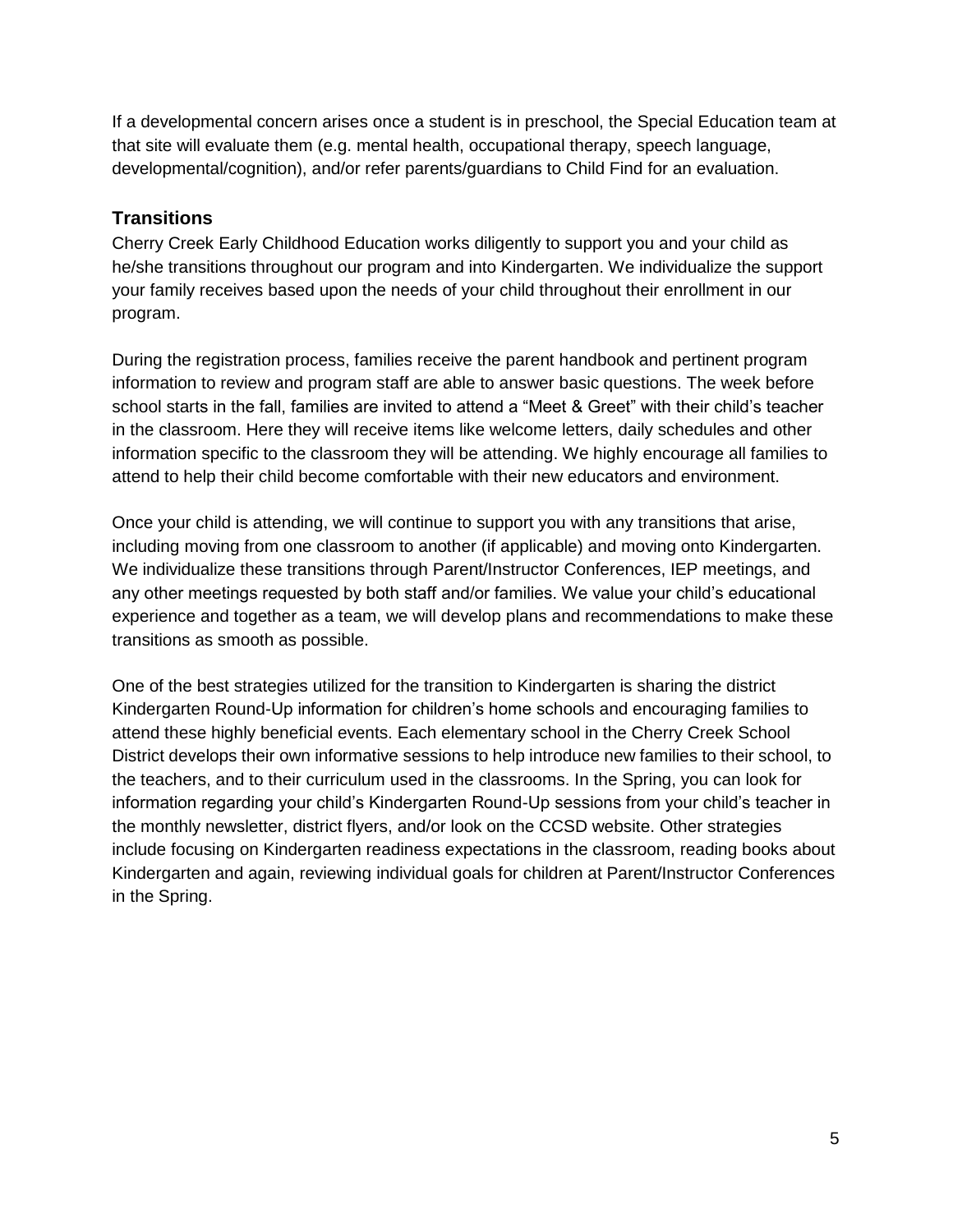# **Procedures for Early Childhood Classes**

#### **Forms**

Parents are required to complete the following forms which will be kept on file at the individual school sites:

- Colorado State Certification of Immunization. Children may not attend the first day without a completed Immunization record. We do accept children who have claimed a personal exemption from immunizations.
- Cherry Creek Schools Student Emergency Card-necessary for attendance on first day.
- Child General Health Appraisal Form-due within 30 days of start.
- District Admission Registration-due first day in class; cannot attend without it.
- Field Trip permission
- Pupil Information
- Media Waiver
- Medicaid Consent to Release Information

These forms are required for state licensure. All forms must be filled out completely. Do not leave spaces blank. If a question does not apply, indicate with N/A. If there is any change in the information during the year, please notify the Early Childhood office and the instructor IMMEDIATELY. All address, home telephone, and guardian changes must also be made at District Admissions.

**Classroom Hours** (7.702.31.C) **AM class:** 8am-10:55am **PM class:** 11:50pm-2:45pm

Classroom doors will open five minutes before the start time, and children must be picked within five minutes of the class end time.

## **Make-Up Days**

Absences for illness, vacation, and inclement weather are not made up nor is tuition refunded.

## **Storm Closure** (7.702.31.D)

Parents are urged to use their own discretion in driving the children to school in severe weather. Should inclement weather or emergency situations occur which result in the closing of schools in the Cherry Creek School District, the Early Childhood Programs will also be closed. If a delayed start is announced by Cherry Creek Schools, it is also observed by the preschool in the following manner: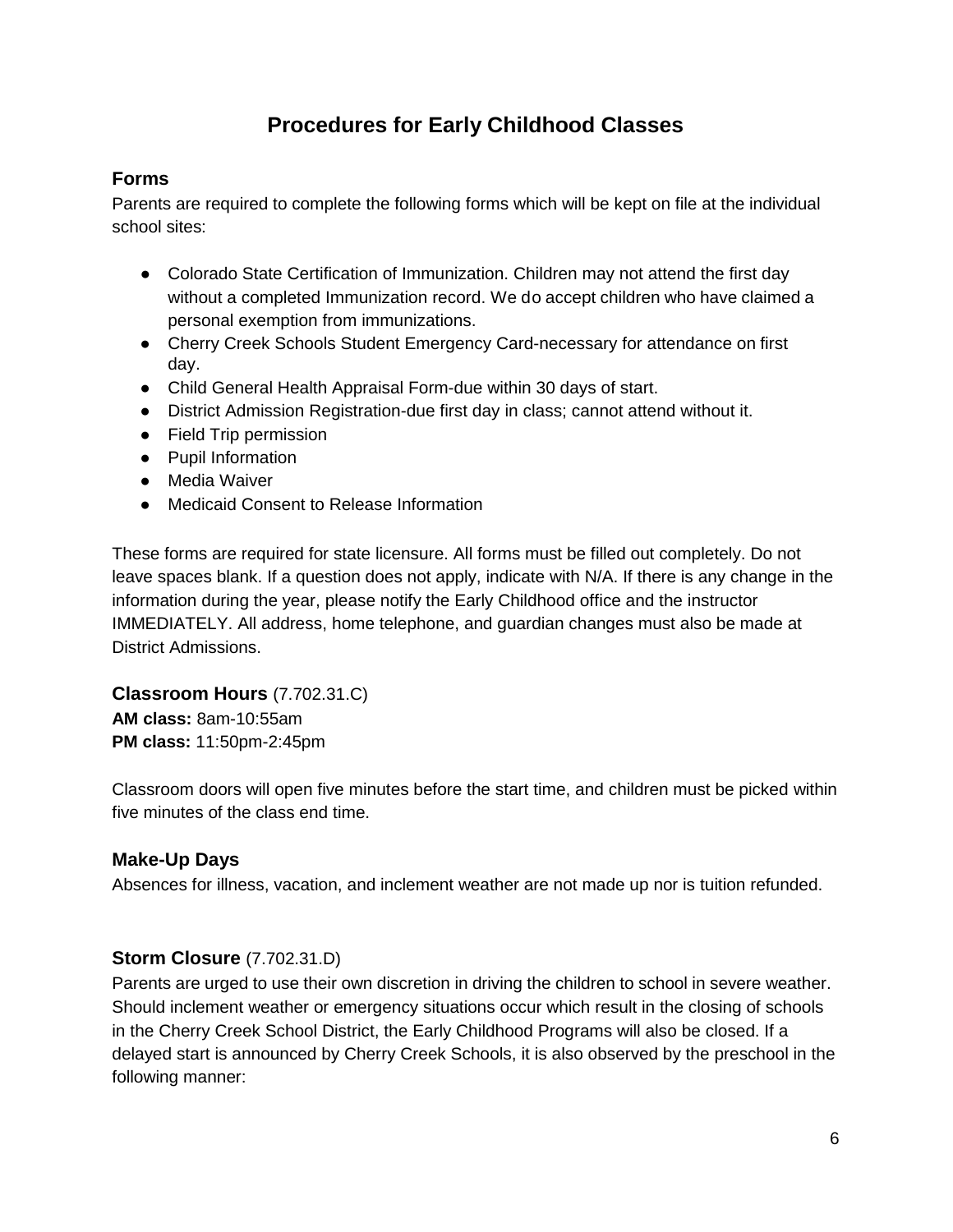Children transported by parents: Preschool will begin 60 minutes after the regularly scheduled preschool start time for the morning class ending at the original time.

- Children transported by bus: Buses will not transport for the morning delayed start days, parents who wish may provide their own transportation to attend the morning session which will begin 60 minutes after the regularly scheduled time and picked up at 10:55am for the morning session.
- Afternoon schedules will remain the same, including bus transportation.

The information will be announced by the following local radio and television stations. The information will be conveyed to the stations by 6:00 a.m.

- Television Channels: 4-KCNC, 7-KMGH, 9-KUSA
- FM Radio Stations: KAZY-106.7, KHOW-95.7, KYG0-98.S
- AM Radio Stations: KOA-850
- Cherry Creek Schools Website: [www.cherrycreekschools.org](http://www.cherrycreekschools.org/)

Parents will not receive a refund when the building is closed due to weather or building emergencies.

## **Enrollment and Attendance** (7.702.31.N, O, P)

Regular attendance at school is necessary for a successful preschool experience. It is important that children are familiar with and anticipate the regular routine of school days. If it becomes necessary for a child to miss school several days, please notify your child's teacher. If a child is absent for ten (10) consecutive days they will be dropped from the program

and will have to re-enroll to continue preschool. Space will not be guaranteed.

Advance approval of partial tuition waivers, requested in writing, for hospitalization may be granted only by the Director of Early Childhood. A doctor's letter will be necessary for this waiver. The absence must be longer than two weeks' time. Early Childhood staff will contact families of children who are absent longer than two days.

## **Class Models**

The classes include children with special needs and children at risk as well as typical children. Classes have one general education instructor and one assistant. Four special education specialists rotate into the classroom. This includes an early childhood special education teacher (ECSE), a speech pathologist (SLP), an occupational therapist (OT), and a mental health specialist (MH).

Classes are AM or PM. Children must be 3 years old and not kindergarten age eligible. (7.702.31.B)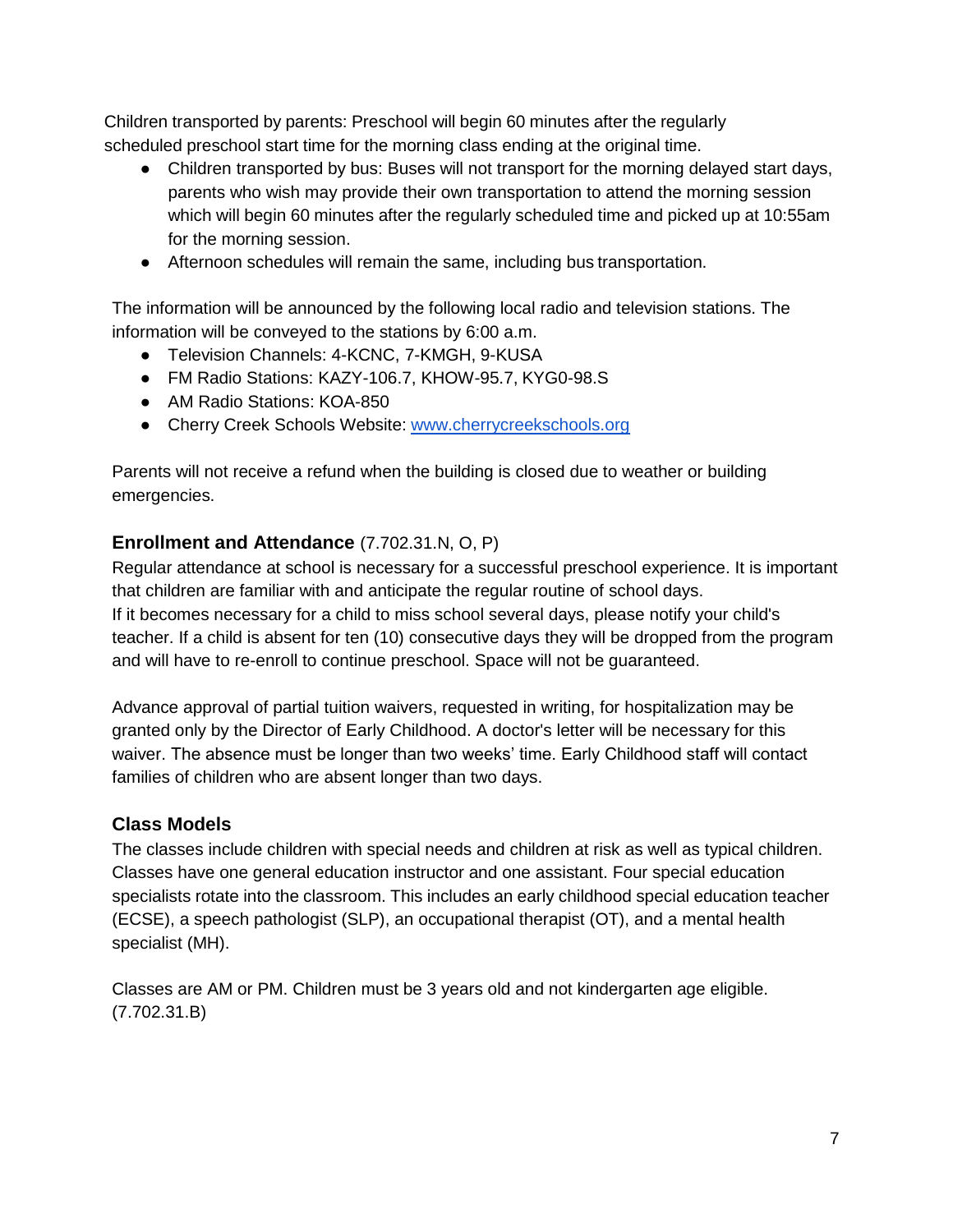## **Clothing**

Smocks are provided for messy activities; however messes happen. Please send your child in comfortable clothing that is suitable for active learning, painting, water play, and outdoor play. Shoes should be suitable for climbing on playground equipment. Flip-flops are not suitable for school wear. Temperatures vary from classroom to classroom. Send an extra set of clothes to be left at school in case of spills or accidents.

Removable clothing such as sweaters, raincoats, and boots should be labeled with the child's name. Outdoor clothing should be suitable for the weather. Children play outside daily unless the temperature is below 20°F. They will need proper clothing in winter; this means mittens, boots, and hats.

## **Outdoor Play**

Classes go outside every day unless the temperature is below 20°F or above 95°F. Please send children with adequate clothing for 25 minutes of outdoor play time.

## **Sunscreen**

For outdoor play (year round) parents should apply sunscreen to children at home, of at least SPF 30, to any skin that would be exposed. Pay special attention to nose, cheekbones, ears, and shoulders.

#### **Snack** (7.702.31.S)

A snack is provided daily for the children by the parent-helper for that day. A calendar is available for sign-up in each classroom. A snack consists of a nutritious finger food, napkins to serve it on, and cups for the beverage. Occasionally your child will have the opportunity to prepare special foods at school for a snack or meal. Sometimes a parent will be asked to bring something specific if it relates to a learning activity for that day.

During the year, consider bringing a different type of snack each time you assist. For example: fruit breads/grains meat or cheese

vegetables dairy cooking project (check withinstructor)

For health reasons, the snack must be pre-packaged with ingredient labels and not homemade. Water is the best beverage for snack.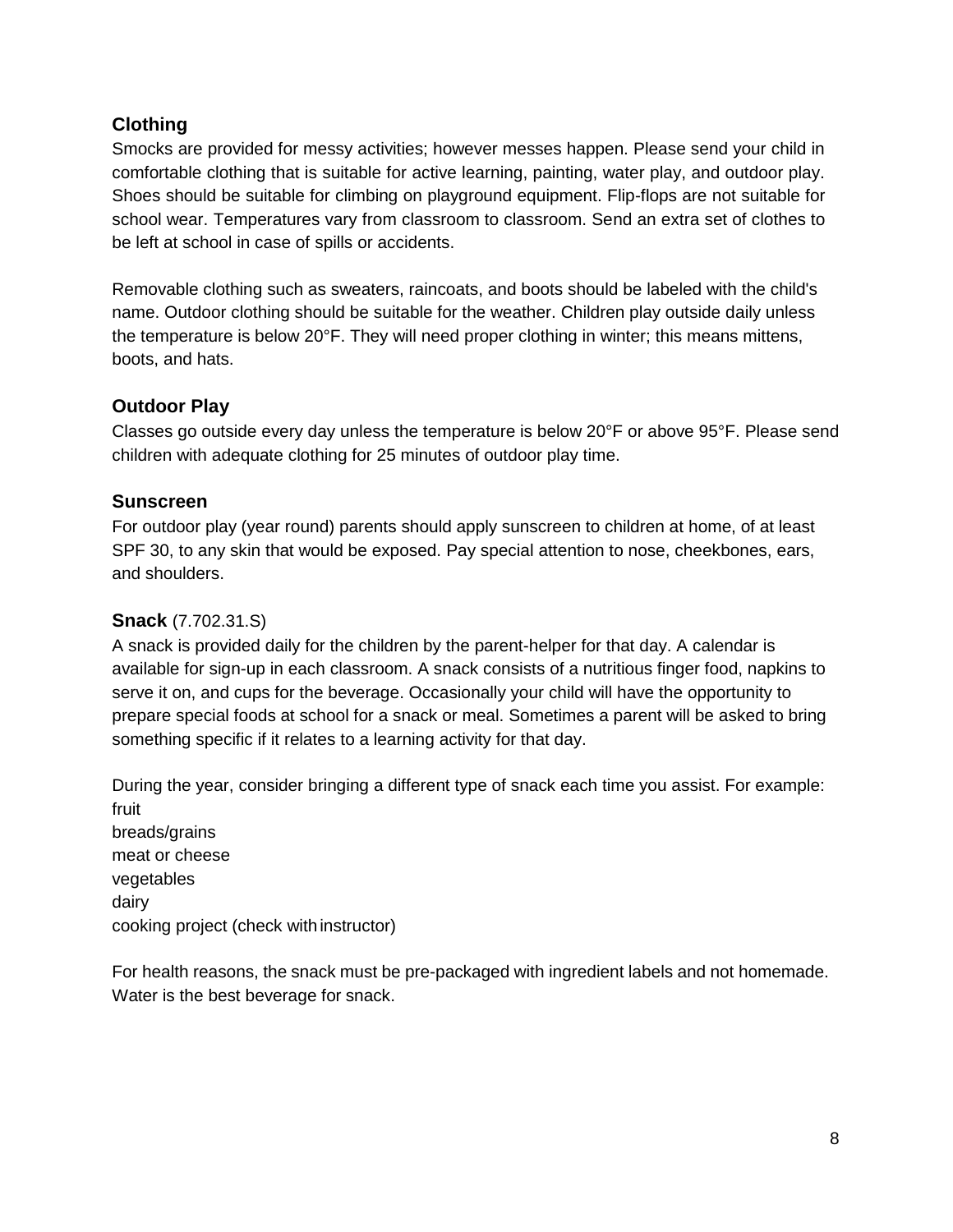#### **Field Trips** (7.702.31.K,L,M)

There will be 1 field trip a year per classroom that may be scheduled on a student school day. The field trip will be directly tied to preschool learning objectives. There will be no cost for families for this field trip. Classrooms can have additional field trips scheduled for Non-Contact Fridays as an extension of preschool. The cost for these extension fieldtrips will be reasonable and scholarships will be available upon request from the parent or guardian. Parents, guardians, or their designee will transport the child to the field trip and will supervise the child throughout the scheduled event.

Classes may take walking field trips through the school neighborhood. Parents will be notified in advance and will sign a permission slip.

#### **Screen Time and Media Use** (702.58.B)

Different media sources are occasionally used to supplement in-depth studies of a unit. This may include: television, recorded media, computer, tablet and media devices. This will not exceed thirty (30) minutes per week and will not be used during snack times.

Computer and tablet time will be limited to non-consecutive fifteen (15) minutes increments not to exceed thirty (30) minutes per week per child. There will be no restriction for children using personal adaptive equipment.

#### **Hearing & Vision Screenings**

During the school year, parents will be notified at least one week prior to district hearing and vision screenings. These will take place at each preschool site.

#### **Sickness** (7.702.31.Q)

For your child's protection and the protection of schoolmates, KEEP YOUR CHILD AT HOME IF THE FOLLOWING SYMPTOMS ARE PRESENT:

| skin rash or sores                 | eyes that are red with a crusty discharge   |
|------------------------------------|---------------------------------------------|
| Coughing                           | stomach ache or nausea vomiting             |
| diarrhea                           | taking an antibiotic for less than 24 hours |
| earache                            | heavy nasal discharge                       |
| sore throat                        | fussy, cranky, and generally not themselves |
| fever during the previous 24 hours |                                             |

Your child must be free from fever, diarrhea, and vomiting for 24 hours prior to returning to school.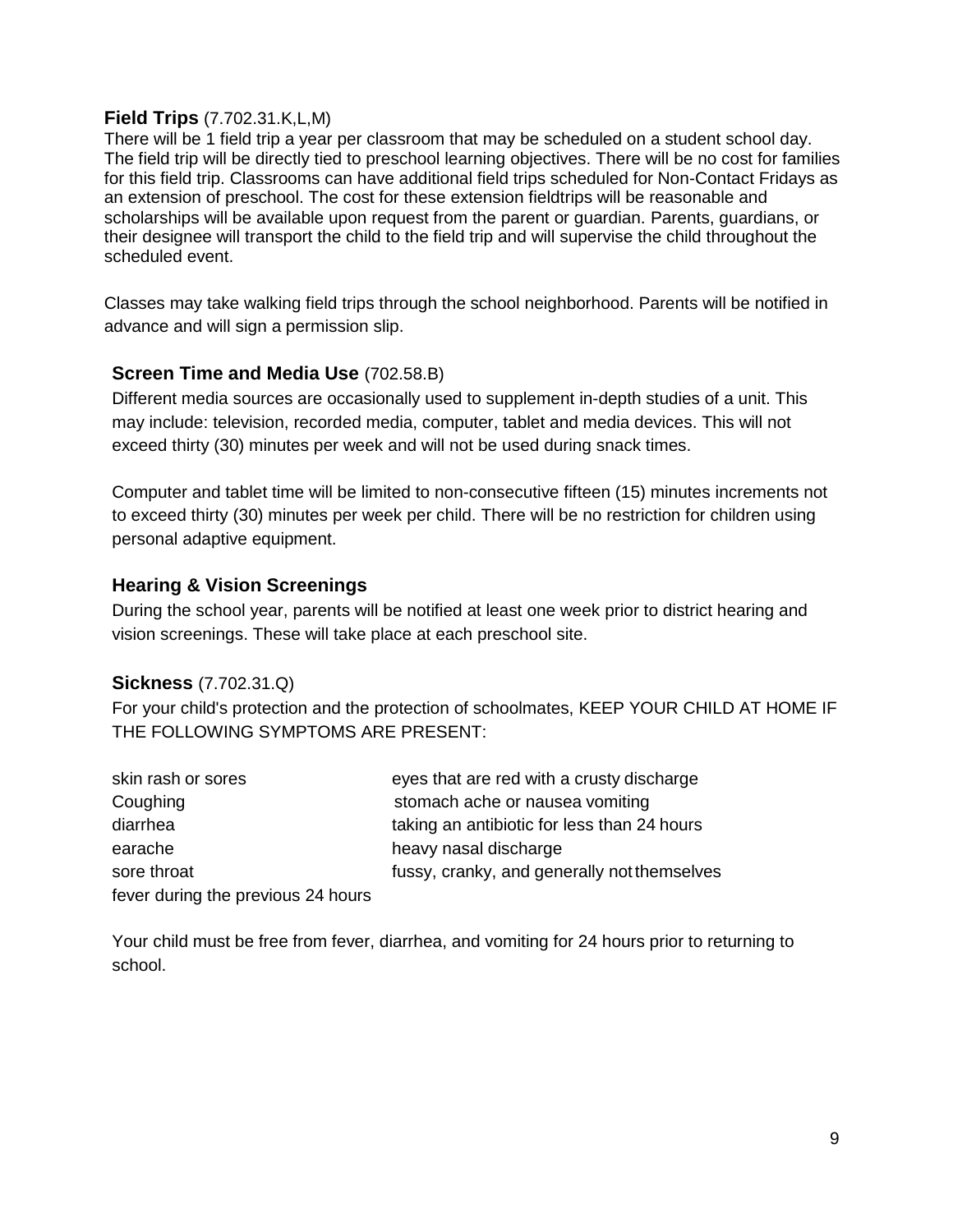Please notify the classroom instructor immediately if your child contracts any contagious disease. In certain instances, we might ask for a doctor's note before the child may return to class. We may choose not to accept a doctor's note as the only qualifier for a student returning to school.

**Participation**: If a child is too sick to play outdoors, they should be kept at home until they are well. Classes go outdoors daily with no supervision for a child who must be away from class.

*Medication*: Should it become necessary for children to take prescription medications while at school please consult with the school nurse. The school nurse will assist in any medication administration plan. All medications given in school require a physician's signature on the appropriate Cherry Creek School District form.

*Allergies*: Please alert the instructor and the school nurse to any allergies your child may have.

#### **Classroom Birthdays**

We are promoting healthier choices for our students' birthday celebrations by changing the focus from the sugary snacks to healthier alternatives. This is an initiative brought forth from the Colorado Department of Education, who oversees our program.

Healthy celebration ideas include:

Food that is low in fat, sugar, salt and high in nutrients. Please see our snack list for examples.

Choking may be a problem for our young children, as they may not have enough muscle control to chew and swallow foods properly.

Parents may not distribute birthday invitations at school.

## **Classroom Visitation**

Parents and adult relatives are welcome to visit the classroom at any times. All visitors are required to sign in at the elementary school office, show identification, and obtain a visitor tag before entering the preschool classroom.

By state law, all visitors must then sign into the visitor's log at the classroom stating their name and the reason for the visit. Visitors, other than family members, must call the classroom to make an appointment for a visit.

Parent volunteers, who are there to support the learning of all students, may not bring in younger siblings.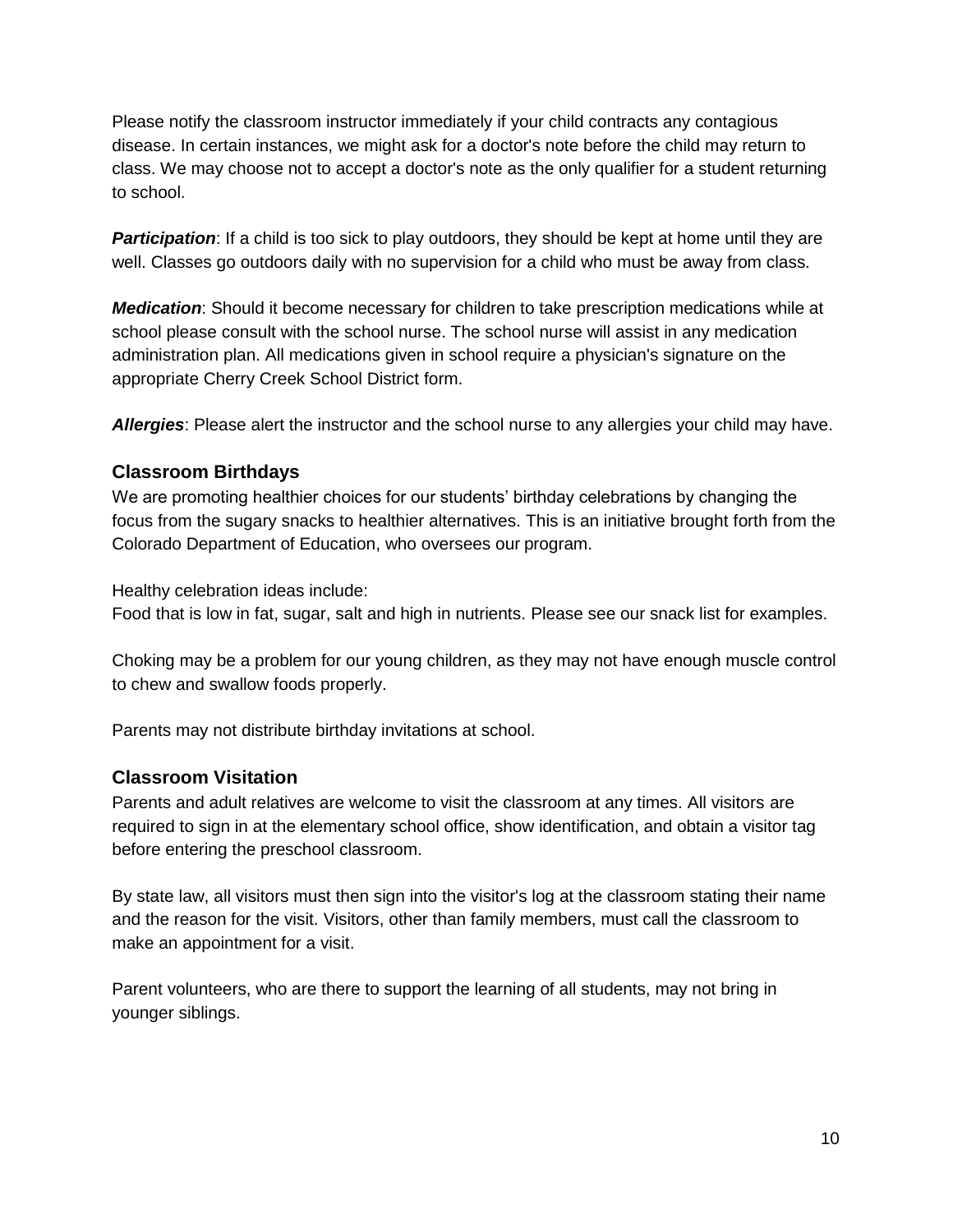## **Parent Participation** (7.702.31.U)

Because of the positive impact parent involvement has on a child's educational success, the Cherry Creek Early Childhood Program is committed to parent participation in the preschool program. Participation can take many different forms, depending on parents' time and interests. We strongly encourage every parent to participate in classroom activities at least once every semester; however, we realize that is not always possible to work this into a parent's busy schedule. We need parents and value their support. Here are some ideas to help you stay in touch with the classroom and participate as fully as possible in your child's preschool experience:

- ❖ Visit the classroom to talk about your job
- ❖ Sew items for the classroom
- ❖ Help with a cooking project in class
- ❖ Take photos of the class and/or help maintain the class scrapbook
- ❖ Find/obtain donated materials for the class (paper, wood scraps, dress-up items, etc.)
- ❖ Bring a musical instrument to school for the children to hear and see
- ❖ Bring in or donate art supplies, books, etc.

#### **Cherry Creek Early Childhood District Policy Committee**

District Policy Committee is composed of representatives from all funding sources: Tuition, CPP, and Special Education. We value your input and highly encourage all families to attend. Interested parents should contact their classroom teacher for more information.

The purposes of the council are:

- To add suggestions for ongoing program improvement.
- To collaborate with public and community organizations to ensure quality and maximize resources.

Meetings are held a minimum of six times annually and childcare is provided.

#### **Parent / Instructor Conferences** (7.702.31.V)

Please speak with your child's teacher as soon as any concerns arise. You are welcome to send a note, or call the teacher to arrange for a conference with staff members regarding a child's progress or any other concerns. A personal or telephone appointment will be arranged as soon as possible.

We provide 2 parent/ instructor conferences to share your child's growth and development. There will be specific, scheduled conference days throughout the year for which school will be canceled. The teacher will inform you when to sign up. If you are unable to come at the scheduled time, please make arrangements for an alternative time.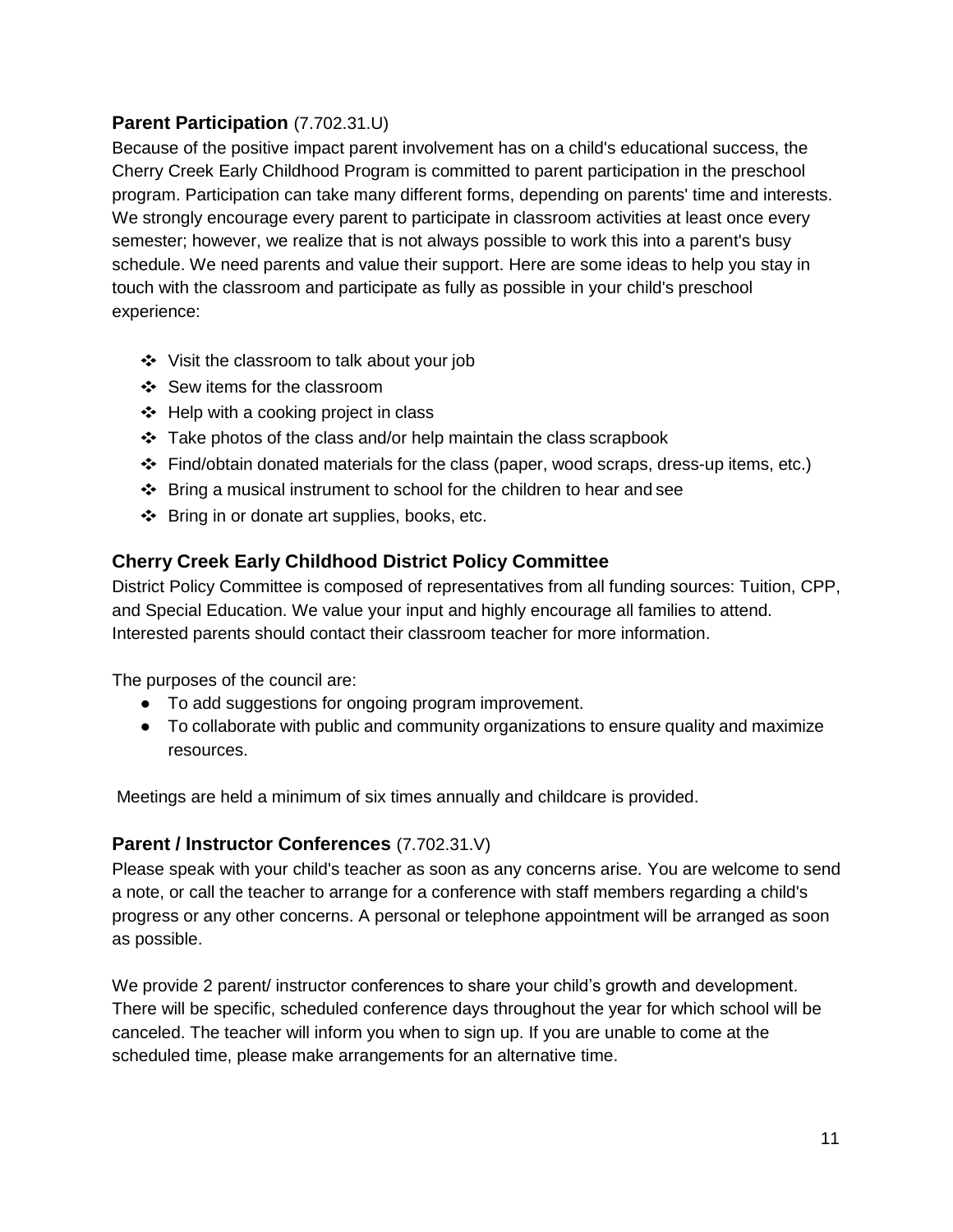#### **Interpreters**

If you are in need of an interpreter, please contact your classroom instructor. The District will provide interpreters free of charge to help parents/guardians with the process of enrolling your child and communicating with staff during parent / instructor conferences.

#### **Collection of Money** (other than tuition)

Money collected for field trips, pictures, etc. should be brought to school in a sealed envelope labeled with the purpose for the money and the child's name.

#### **Personal Belongings** (7.702.31.R)

Children should not bring money, gum, candy, or personal toys to school other than those they need to make a positive transition to school. Staff is not responsible for items brought to school.

#### **Discipline** (7.702.31.Z)

One of the primary goals of your child's program is to teach socially appropriate behavior. The social skills curriculum teaches sharing, waiting, listening, anger management, conflict resolution, problem solving, and making friends. The preschool staff is trained in positive behavioral supports and how to encourage children for appropriate behavior. Should the need arise for additional support, mental health or other Special Ed professional are on site. All children are entitled to a safe and healthy environment. If there is a situation during which health and safety concerns arise, the child's parent will be informed in developing a plan.

In accordance with school district policies, The Early Childhood Director, reserves the right to suspend or dismiss any child who is a threat to him/herself or other in the program without prior warning or intervention. Early Childhood Preschool operated by the Cherry Creek School District are subject to district policies governing discipline.

## **Parent Contact Information**

Parents will keep updated contact information at **mycherrycreek.org** and they will inform the teacher of any changes. To ensure the safety of our students it is vitally important that we have accurate contact information. It is the parent's responsibility to ensure all information is accurate and up to date. When a family moves a parent must take proof of residency to the District Admissions office, inform the Early Childhood office, and inform the classroom teacher.

## **Dropping From Program**

If a parent desires to remove their child from the program for any reason they must give two weeks' notice to the instructor and the Early Childhood office, and they must submit the Student Withdrawal Form. This form is available in the classroom. Families will be contacted and billed for any tuition due at the time the child drops.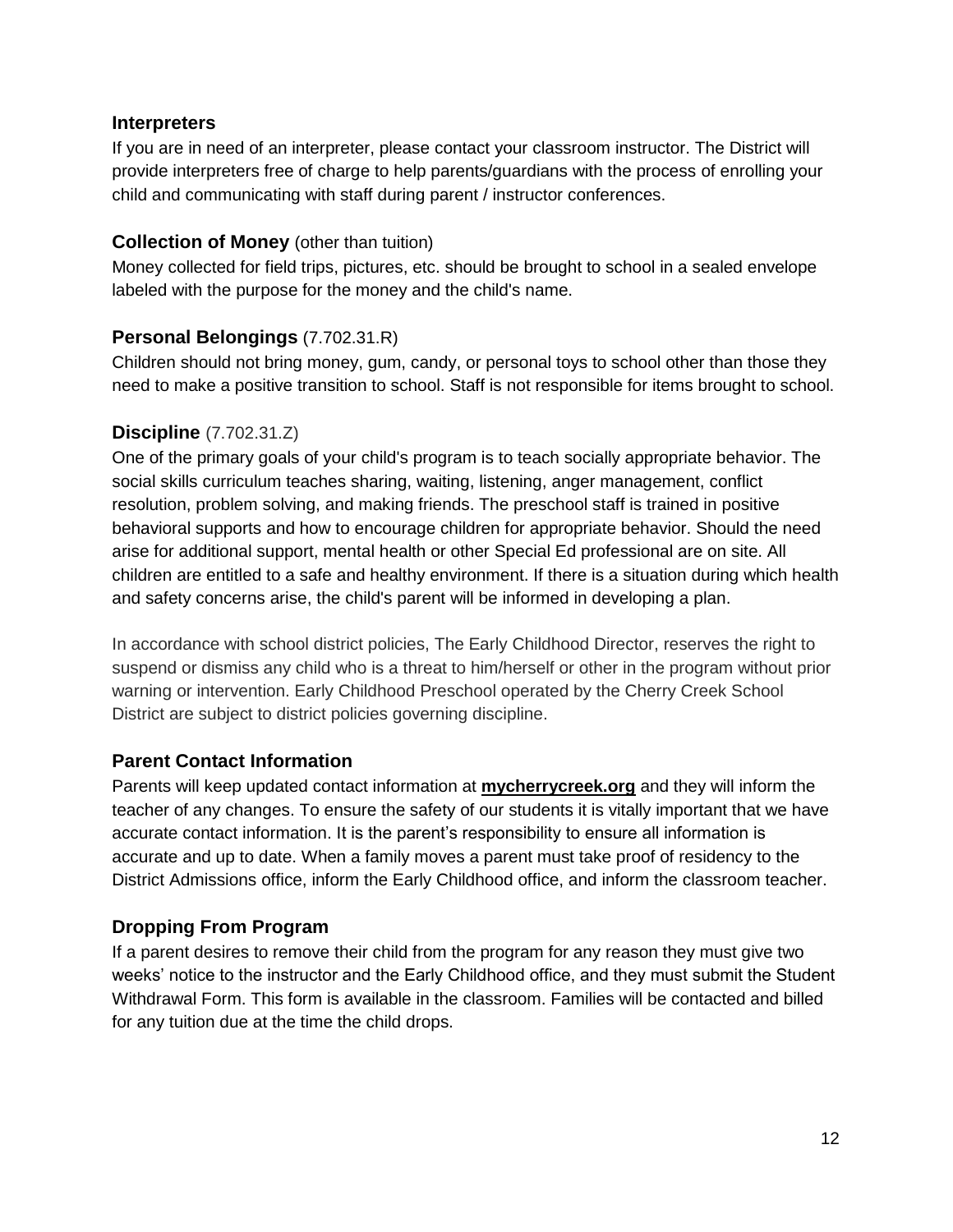#### **Enrollment and Registration for Tuition Students** (7.702.31.E)

The Cherry Creek Early Childhood Program is designed to offer foundational educational experiences for children ages three to kindergarten-age eligible, which is five on or before October 1st of the year of enrollment in kindergarten. Children must be three years old and must not be kindergarten age (five by October 1st). These age limits are defined by our site licenses and are non-negotiable.

An annual non-refundable processing fee of \$100.00 is assessed for the tuition program when a child is enrolled. This fee does not apply to tuition payments. This application fee will be required for each succeeding year the child is enrolled, and a reduced fee of \$50.00 is required for each additional child in the family who is enrolled in the same year.

The tuition rates for the school year are as follows (subject to change): 4 days a week \$340.00 every four weeks

There is a 10% discount on tuition for second and successive children in the same family who are in preschool during the same school year.

All Sessions are four weeks long. The Cherry Creek Early Childhood Program does not run month to month.

Tuition payment dates:

- Session 1: July 1
- Session 2: September 1
- Session 3: October 1
- Session 4: November 1
- Session 5: December 1
- Session 6: January 1
- Session 7: February 1
- Session 8: March 1
- Session 9: April 1

Invoices for session 2 through session 9 will printed and sent to your child's classroom. A return envelope will be included with your invoice. You may refold the invoice so that our address shows in the window of the envelope.

You may pay by check, money order, or by credit card online using the following link: [https://cherrycreek.revtrak.net.](https://cherrycreek.revtrak.net/) This link is also listed on your printed invoice and can be used to check your child's tuition balance. To access this link you will need to enter your child's student number which can be found at the following website: [https://my.cherrycreekschools.org.](https://my.cherrycreekschools.org/)

*Please make checks and money orders payable to Cherry Creek Schools and mail to:* Cherry Creek Early Childhood, 11777 E. Wesley Ave., Aurora, CO 80014-1869.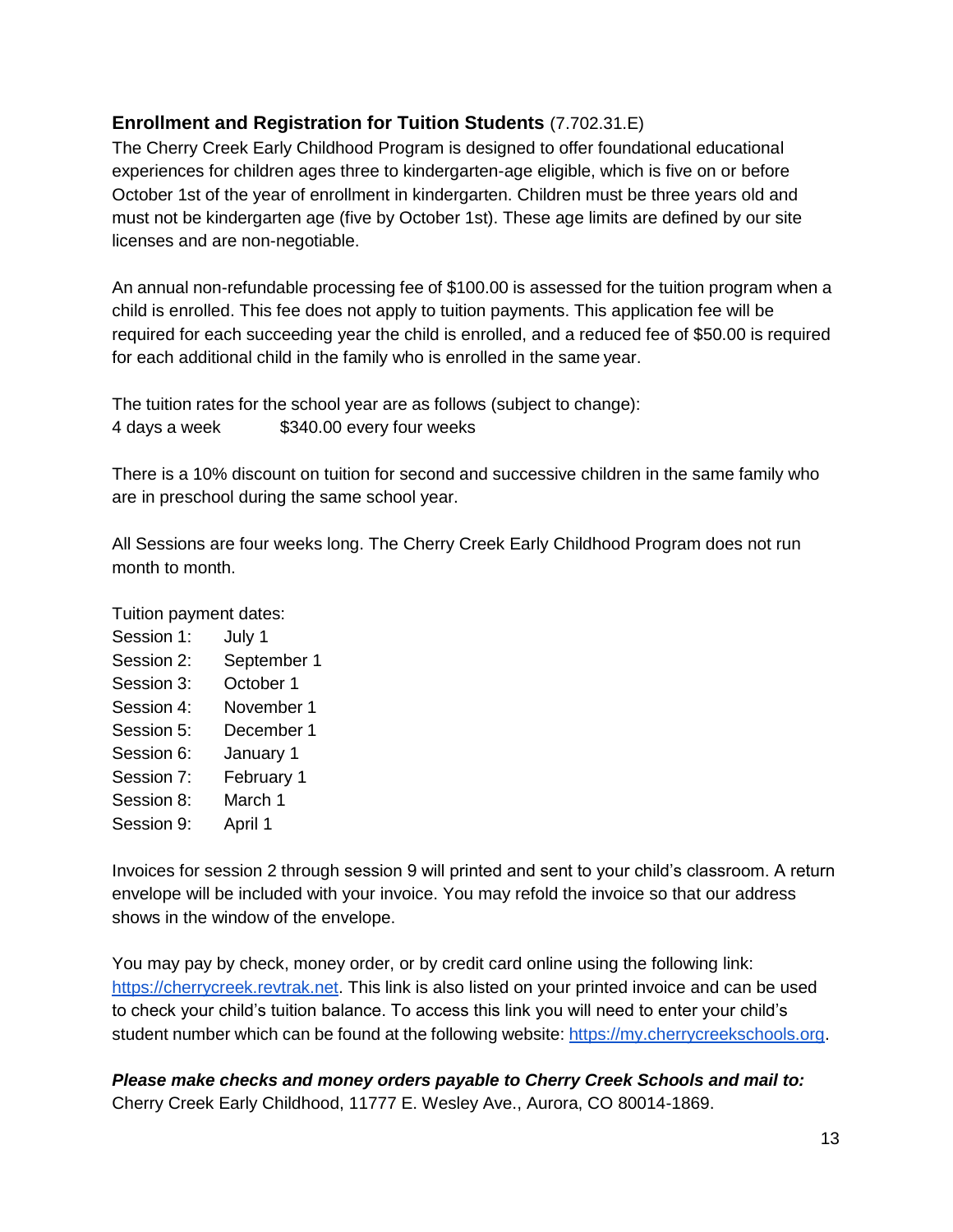Tuition is based on a set amount of nine four-week sessions. Your tuition pays staff and classroom expenses is still due regardless of a child's attendance in class. Students who enter the program during the year will pay an adjusted amount based on the enrollment date. Cycles that include fall, winter, and spring breaks will be longer because of the time not spent in class, but you are still only paying for the four weeks of class time. You are not charged for these three breaks.

Tuition is payable in advance. Tuition must be received before the end of the current session to ensure your child's space in class for the following session. A reminder sign will be posted in the classroom.

If payment is not received by the due date, you will receive a reminder from the teacher. A late charge of \$20.00 will be assessed at this time, and for each subsequent month that the balance remains unpaid. A \$20.00 service charge will be assessed for returned checks.

Any tuition payment that is more than \$100.00 in arrears will be cause for dropping the child from the program. You will receive a call from the Program Bookkeeper to discuss delinquent payments and further action.

Tuition is due for the full billing period and is not refunded except as noted in the ATTENDANCE section.

Our expenses remain the same whether or not all children are present. Parents will not receive a refund when the building is closed due to weather or building emergencies.

Payment of tuition is not contingent upon receipt of an invoice. Please note when your tuition payments are due and make sure payment is received in our office on time whether or not you receive an invoice.

You will be asked to sign a Tuition Program Agreement upon acceptance of placement. This will indicate your understanding of our financial procedures and all policies as outlined in the Early Childhood Parent Handbook.

Please see the Early Childhood calendars for holidays and breaks. Federal holidays are observed. All holidays and breaks have been taken into consideration when tuition was calculated.

#### **Unpaid Tuition**

If a child is going to kindergarten and has an outstanding tuition balance, the elementary school will be notified and the child may be denied enrollment in any District Enterprise program (Before and After Daycare, Kindergarten Enrichment) until the tuition is paid.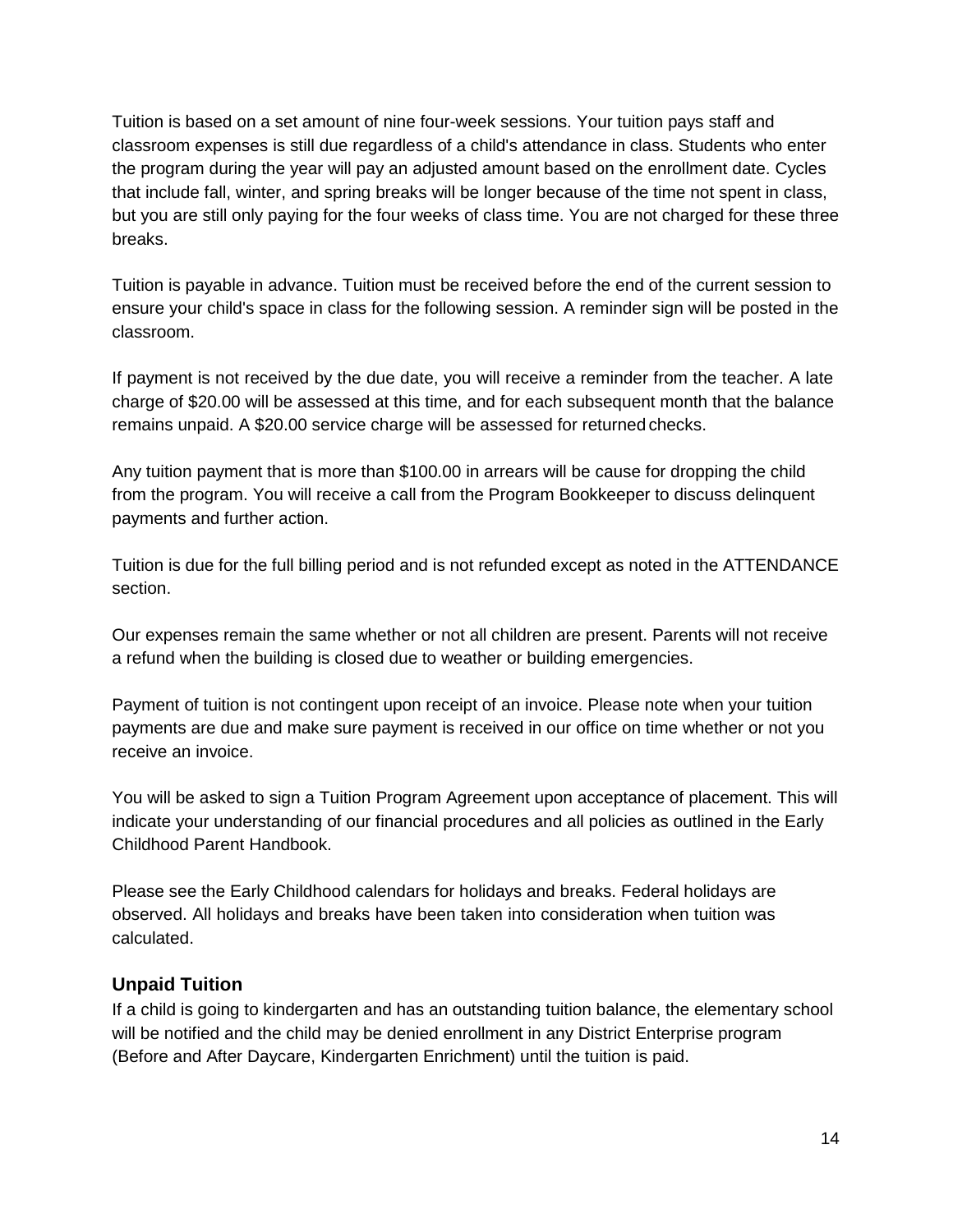When all reasonable efforts to collect unpaid tuition have failed, accounts will be turned over to a collection agency.

## **Student Withdrawal** (7.702.31.Y)

Two weeks' notice of withdrawal from the program must be given to the Early Childhood Bookkeeper by filling out the Student Withdrawal Form, which can be found in the back of this handbook. Fill out and return to the Early Childhood Office. Please also inform your classroom teacher. If a student withdraws or is dropped and then returns during the same school year, there will be a \$50.00 re-enrollment fee.

## **Dependent Care Provider's Identification**

The Early Childhood bookkeeper will provide IRS Form W-10 to all families who have paid for dependent care expenses. This will be included with a tuition statement as of December 31 and again towards the end of the school year after the session 9 payment has been made.

## **Health & Safety** (7.702.31.I)

## **Accident or Sickness**

All accidents or illnesses during school are immediately reported to the school nurse and parents by using the emergency number left by the parent on the sign-in sheets or by numbers on emergency cards. If a parent cannot be reached at the given number, we will call the alternate contacts and then the child's physician. If necessary, the paramedics or an ambulance may be called. The instructor and/or school nurse will be in charge and make all decisions about the care of the child until the arrival of a parent, the physician, paramedics or ambulance. The school will maintain a parent's signed consent form agreeing to these provisions.

## **Bathroom Procedures** (7.702.31.T)

Encourage the children to use the bathroom at home or at school before class begins. Staff will provide supervision and support to prevent classroom accidents. Individual toileting plans will be developed for students who need one.

## **Child Abuse / Neglect** (7.702.31.X)

Staff members are required by law to report to the proper authorities any suspect situations which might involve abuse or neglect of a minor. The staff are trained and instructed in such matters. Included are: Physical Abuse, Neglect of Basic Needs, Educational Neglect, Abandonment, Medical Neglect, Emotional Maltreatment, Lack of Supervision, Sexual Abuse, and Lack of Adequate Care. A letter from the Colorado Department of Social Services that explains how you may report child abuse or sexual assault is included with this handbook. Please consult your school nurse or school mental health professional with questions.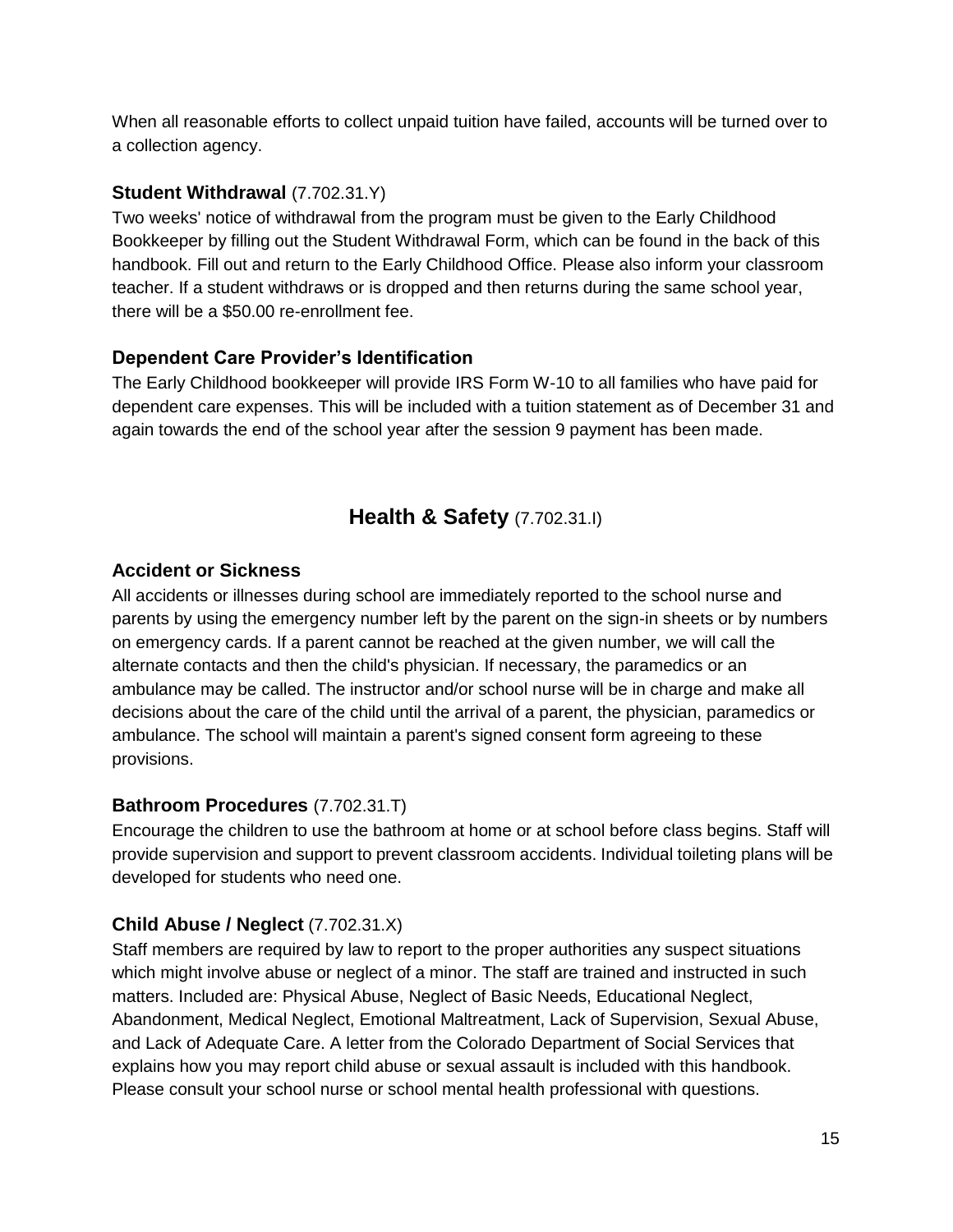#### **Emergency Information** (7.702.31.J)

We periodically practice Tornado, Fire Drills and Other Emergencies-As required by Cherry Creek School District and The State of Colorado Division of Child Care. Evacuation routes are outlined for all spaces utilized within the school. The Emergency Response Procedure is posted in licensed areas of the school building. Staff is trained in fire and safety procedures prior to working with children. We encourage you to discuss these drills with your child. If a real disaster occurs while your child is at school, The Cherry Creek School District will use the ConnectEd phone system to contact parents. We urge you to not call the school and do not come to the school until you are directed to do so. The safety of students and staff is a priority. Staff will not be able to answer phones or open doors, they will be required to be in a safe location. The safest place in case of a disaster is to be off the city streets and out of the way of any emergency and rescue equipment.

## **Supervision of Children** (7.702.31.G)

Staff are always with the children. Children will be accompanied to and from the bathroom by an adult. Specialists will notify teachers if they take a child out of the classroom for therapy.

## **Continuity of Care**

We strive to provide a learning environment where children can feel safe and build trusting relationships with classroom staff. In order to promote the formation of strong emotional bonds between children and their caregivers, we do our best to ensure that classroom staff remain in the same locations and are well established in their roles. Teams work together to develop a structured routine in the classroom, providing students with consistency of who is caring for them and enabling them to build those relationships throughout the school year and for years to follow, if applicable.

## **Concerns and Complaints Regarding Classroom** (7.702.31.W)

Parents should address classroom concerns to the teacher. If concerns remain unresolved, parents should contact the The Director of Early Childhood at 720-554-4000. Serious concerns regarding safety and care of children during school hours should be directed to Colorado Department of Human Services - 303-866-5958. Issues regarding abuse and neglect should be addressed to Arapahoe County Department of Social Services - 303-636-1130.

## **Parking**

School parking lots can be crazy. Often the school is attempting to get 600 kids in or out of school within a 15 minute time frame. Take your time and be thoughtful of others. Observe all parking regulations at the individual schools. The emergency access and bus lanes must always be clear. Handicapped parking, must not be used for drop-off. U-Turns in a school zone are forbidden. Under Colorado State Law it is illegal to leave children unattended in automobiles.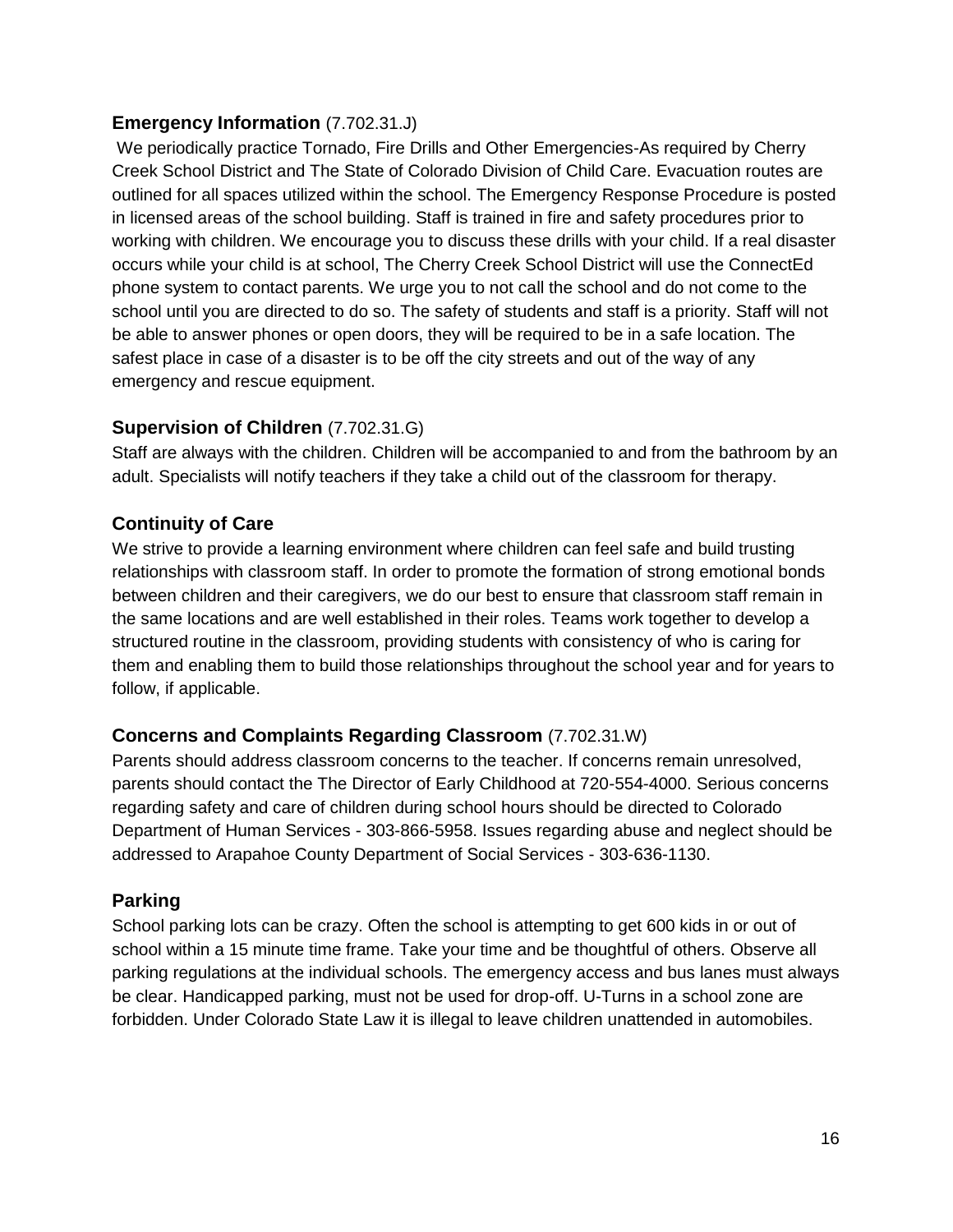#### **Preschool Sites**

The preschool classrooms are housed in Cherry Creek Elementary Schools on a space available basis. Sites can change from year to year based on fluctuating enrollment in schools. Every effort is made to inform parents of changes as early as possible; however, site changes can occur after registration.

## **Missing Child**

Children are supervised by adults at all times throughout the day. If a child is determined to be missing from school, a thorough search of the premises will be made prior to calling 911 and the child's parents.

#### **Weapons**

All classrooms and schools are "weapon free" zones. No deadly weapons, firearms, or facsimile weapons such as water pistols, cap guns, etc. shall be brought to school by any child or adult. Violation of this rule may result in loss of the object and suspension from school.

## **Parent Teacher Community Organization (PTCO)**

Preschool families are encouraged to join and participate in the elementary school PTCO and all associated activities including fundraising.

#### **Transportation**

#### *Children Transported by Parents*

Parents must remain with their children until they enter the classroom and the child has been signed-in. The child must be signed in and out by an adult over the age of 18. Children will be released only to parents or persons authorized by a parent to pick up the child. Verbal or written authorization for any changes must be provided. If an unauthorized person comes to pick up a child, the preschool staff will attempt to contact a parent or other emergency contact to verify that this person may take the child. Staff will require the unauthorized person to show picture ID.

Please observe class hours. Staff has additional responsibilities and are not free to supervise children before or after class. Please be prompt.

#### *Children Transported by Special Services*

Bussing may be provided as part of a child's Individual Education Plan. Parents are required to notify The District Transportation Department if a child will not need to be transported on a specific day. Parents or an authorized adult must take the children directly to and from the bus. Due to time schedules, drivers will wait only two minutes for parents to bring their children out to the bus, so please be alert to their arrival. Out of consideration for neighbors, drivers will not honk their horn. If an authorized adult does not pick the child up promptly from the bus, the child will be returned to school.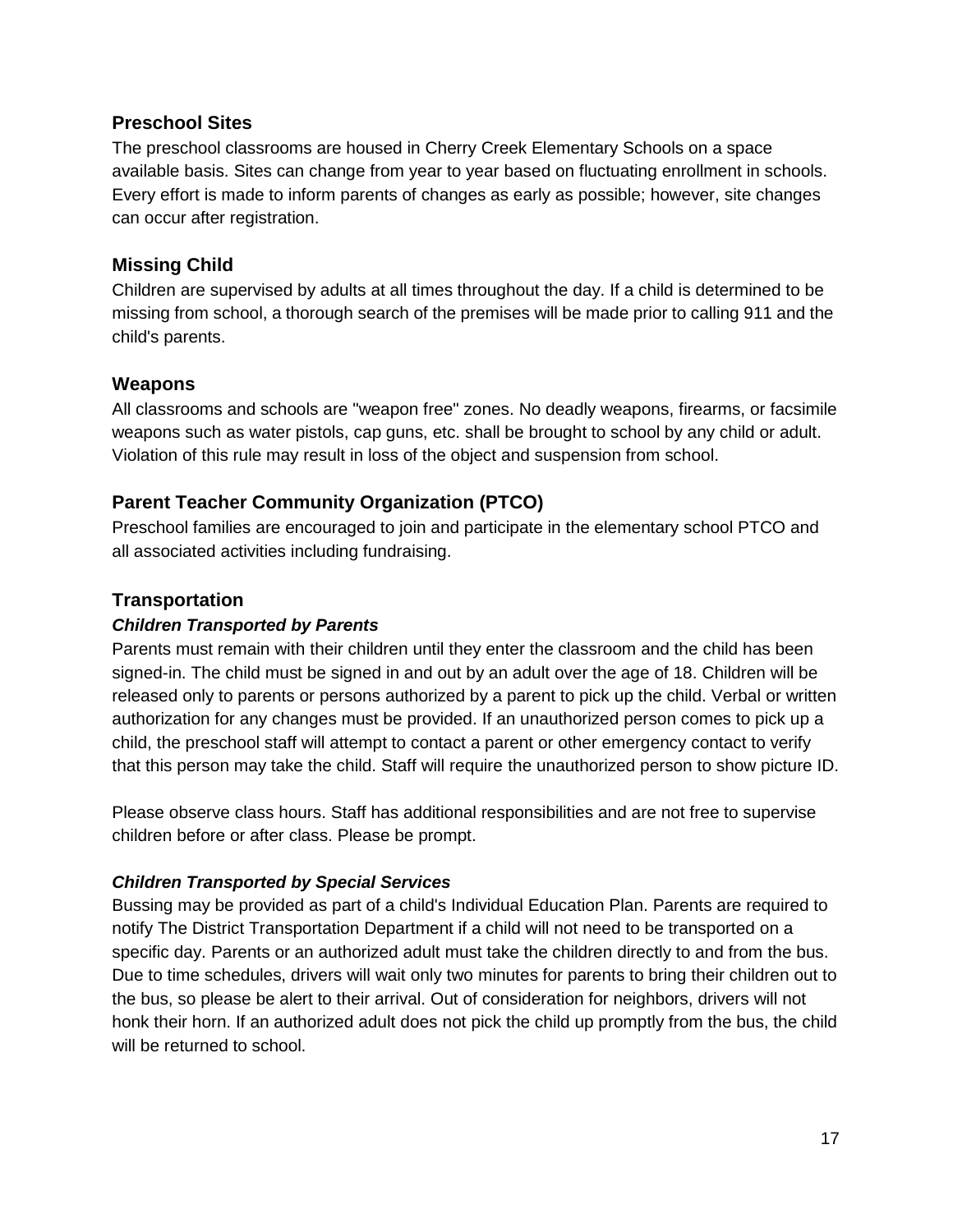#### **Volunteers**

Parents are welcome and encouraged to volunteer in the classroom. Please allow the child a few weeks to get settled before joining us. All volunteers in the classroom are continuously supervised by staff. They may assist with activities, interact with children, and participate in snack. They are never left alone with children. Due to licensure restrictions, parent volunteers may not bring younger siblings on helping days. Older siblings may come with prior permission. Volunteers other than parents will be prescreened by supervisors. If they are working more than 14 days, volunteers will be required to submit to reference checks and fingerprinting.

*Last revised December 2021*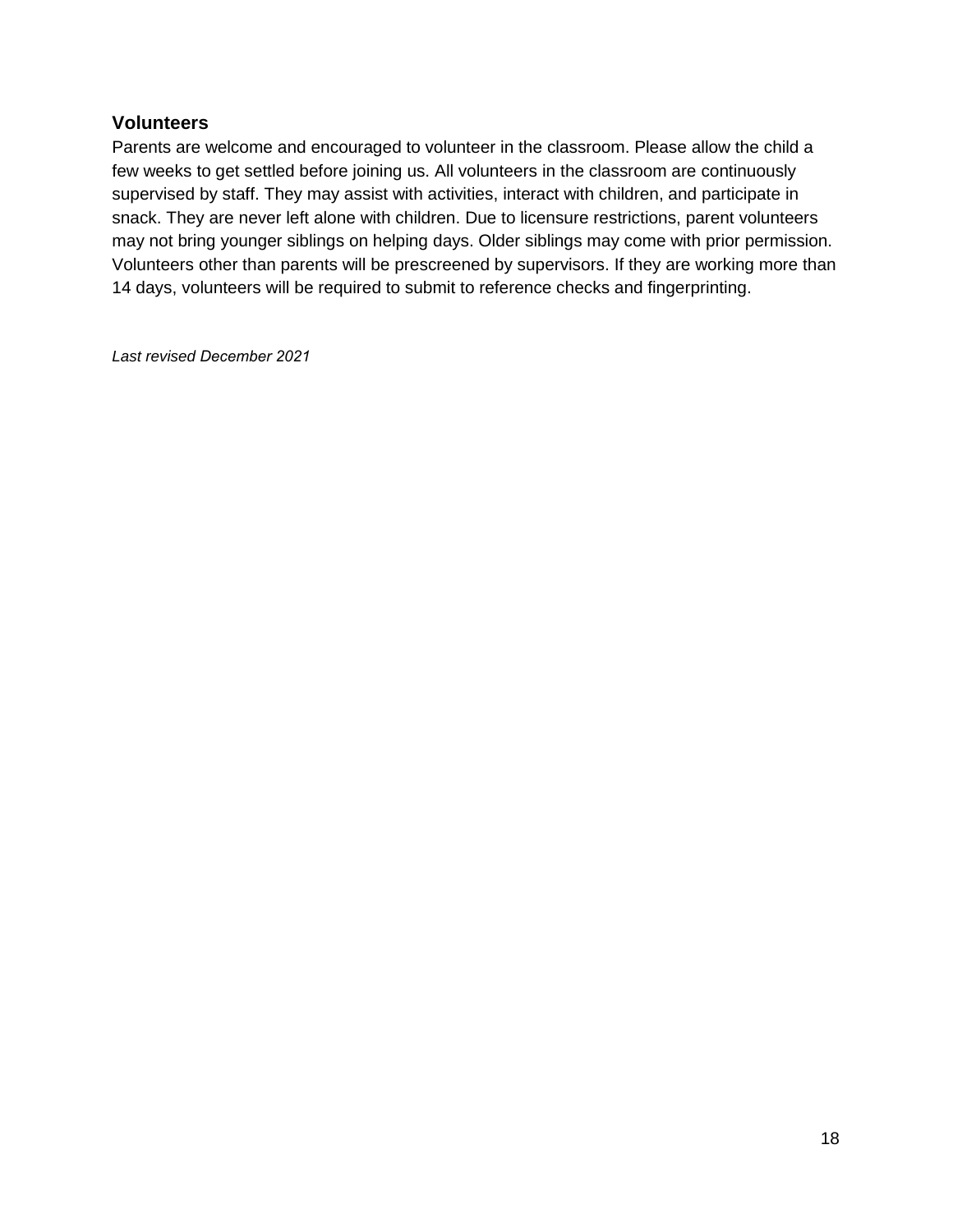# **Cherry Creek Early Childhood Volunteer Application**

(See next page for Confidentiality Statement)

|                                                                            | Address: <u>Address:</u> Address: Address: Address: Address: Address: Address: Address: Address: Address: Address: Address: Address: Address: Address: Address: Address: Address: Address: Address: Address: Address: Address: Addr |
|----------------------------------------------------------------------------|-------------------------------------------------------------------------------------------------------------------------------------------------------------------------------------------------------------------------------------|
|                                                                            |                                                                                                                                                                                                                                     |
|                                                                            |                                                                                                                                                                                                                                     |
|                                                                            | E-mail address: <u>experience</u> and a series of the series of the series of the series of the series of the series of the series of the series of the series of the series of the series of the series of the series of the serie |
| Educational Background: (List high school, college, graduate school, etc.) |                                                                                                                                                                                                                                     |
| Previous work experience: (List place & dates of employment)               |                                                                                                                                                                                                                                     |
| 1.                                                                         | List 3 individuals we can contact as references. (Name and contact phone numbers)                                                                                                                                                   |
| 2.                                                                         |                                                                                                                                                                                                                                     |
| 3.                                                                         |                                                                                                                                                                                                                                     |
| time and will always be supervised by a staff person.                      | I verify that the above information is correct. I understand I cannot be alone with children at any                                                                                                                                 |
|                                                                            |                                                                                                                                                                                                                                     |

Date: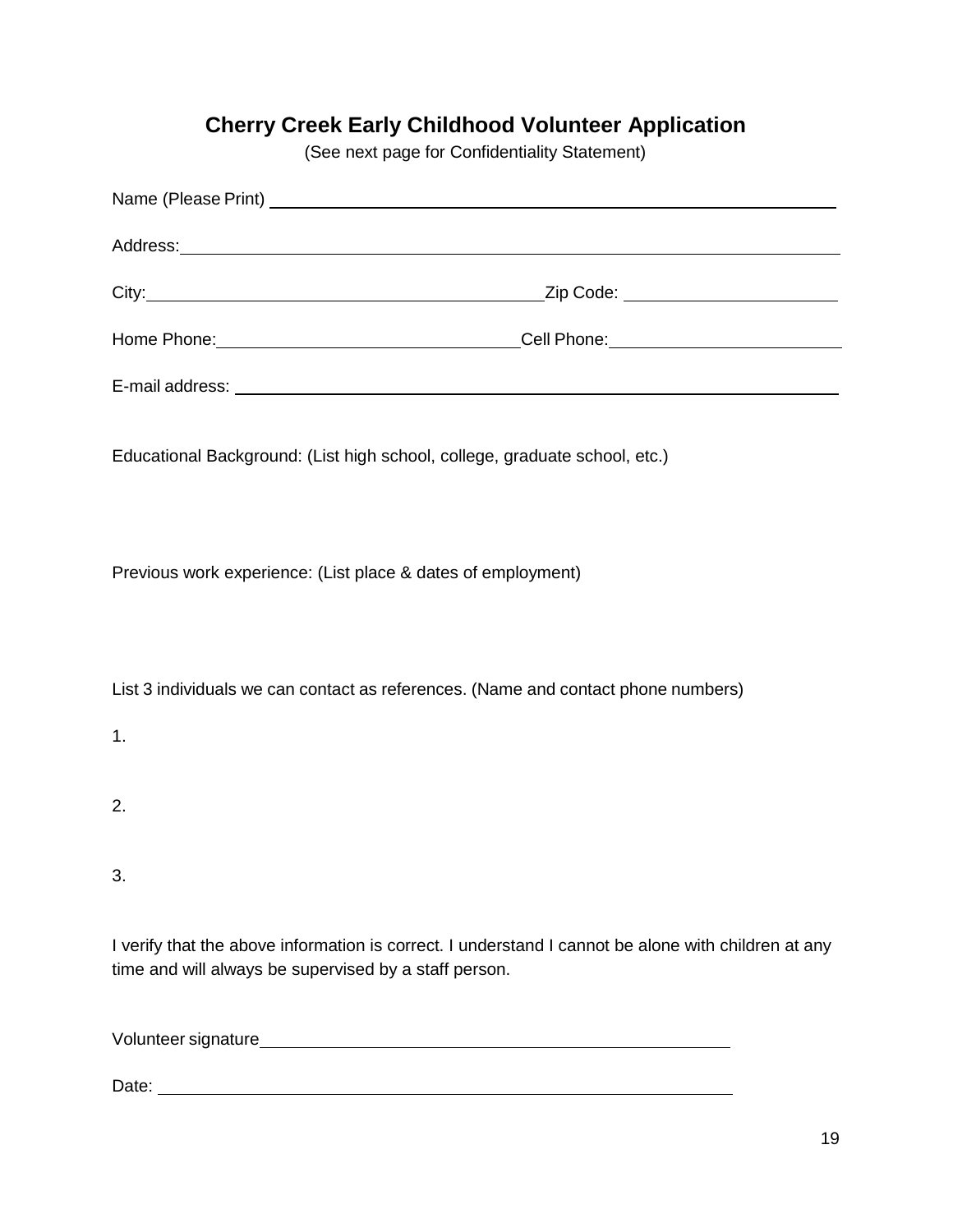# **Volunteer Confidentiality Policy**

Volunteer may possibly observe or hear while in the classroom information concerning children and/or their families which may be considered personal in nature. This would include health concerns, behavior concerns, or monetary concerns. This is not an all-inclusive list of confidential information. Volunteers are expected to maintain this information in confidence and not discuss it.

Volunteer will also refrain from discussing confidential information concerning staff, the program, or its families. If it becomes necessary to discuss confidential information, this should be handled discreetly and privately with the classroom teacher or the Education Director.

Violation of the confidential information policy will prevent you from volunteering in the classrooms.

*I have read the above statement and agree to follow the policy.*

Print Name

Signature

Date

**Mail to:** Cherry Creek Early Childhood 1 1777 E Wesley Ave Aurora, CO 80014-1869

Fax: 720-554-4088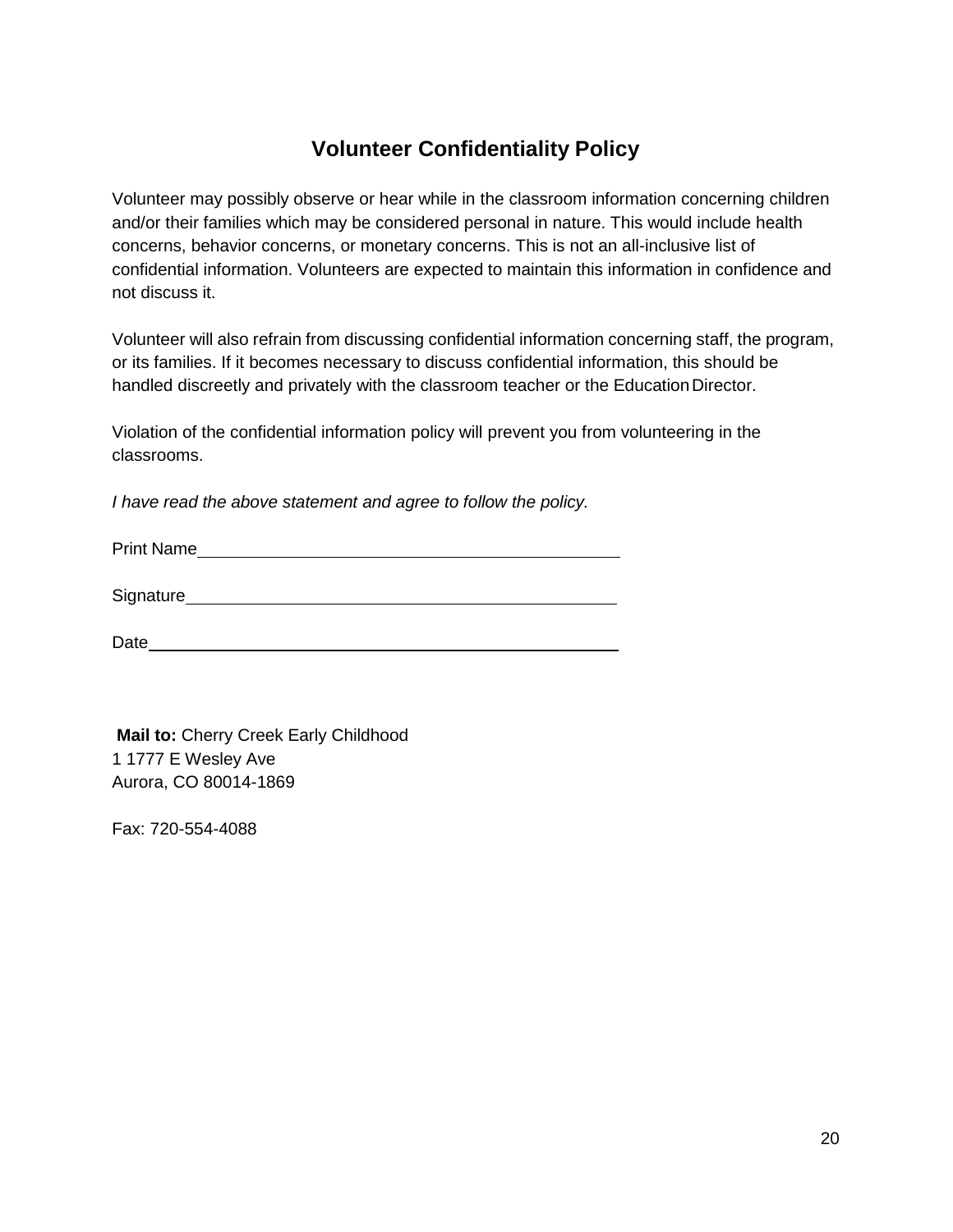## *What is expected of you when you volunteer in a classroom?*

- 1. Ask the teacher what the daily activities are and where you are needed.
- 2. Encourage children's efforts; don't do it for them.
- 3. Encourage problem solving.
- 4. Dress casually and comfortably.
- 5. Working in preschool can be messy.
- 6. Get down on the floor and get involved with the children.
- 7. Be at their eye level.
- 8. Know the rules of the classroom.
- 9. Help keep the children safe.
- 10. Ask questions and listen to the children.
- 11. Sit at the table with the children during snack time.
- 12. This is a good time for conversation.
- 13. Talk to the children, not about children.
- 14. Ask the teacher after class about questions you may have.
- 15. Be aware of confidentiality issues.
- 16. Expect that your child will act differently when you are at school.
- 17. Ask the classroom staff for assistance if there is a problem among children.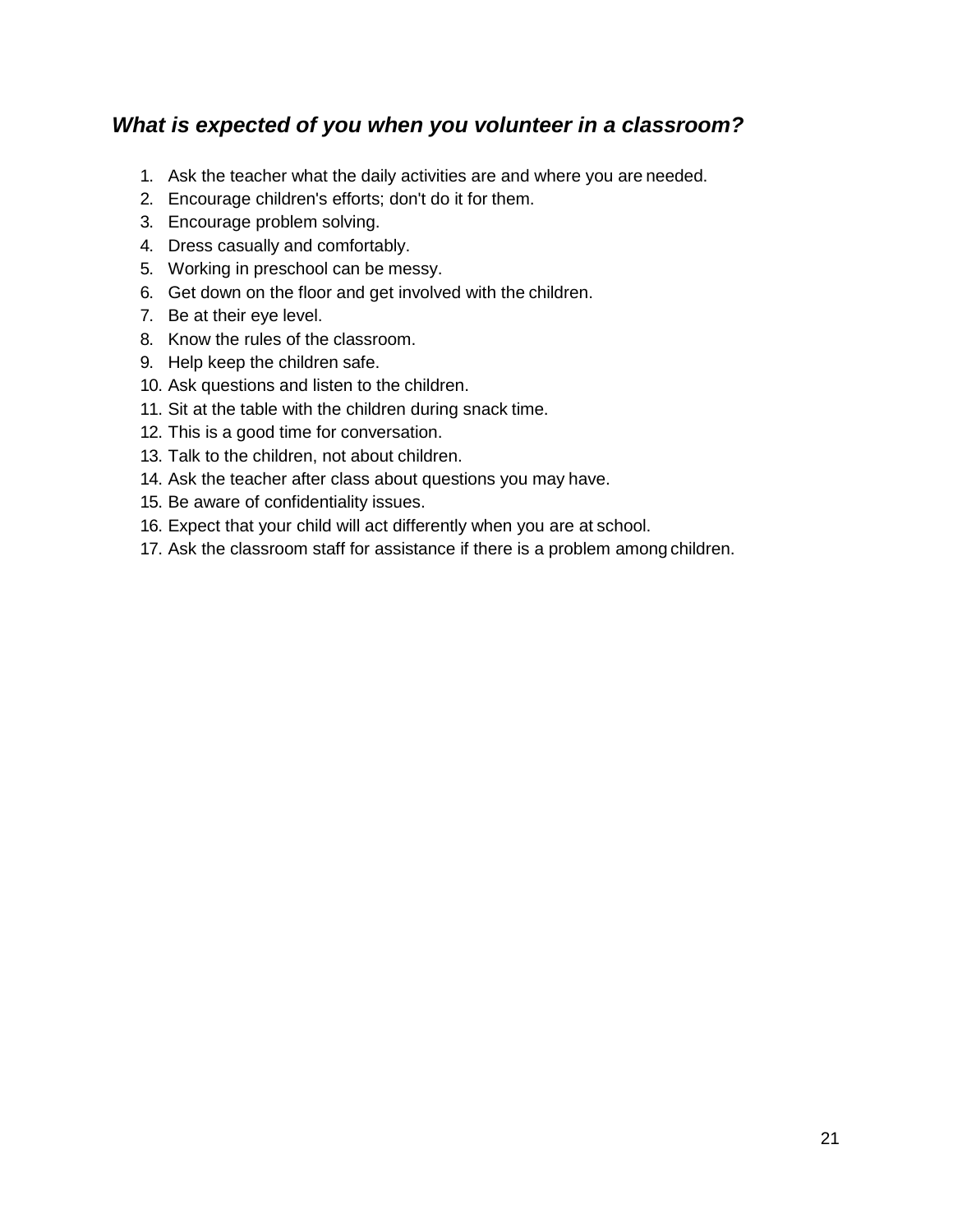# **Cherry Creek Early Childhood Student Withdrawal Form (Tuition)**

I have chosen to withdraw my child from the Cherry Creek Early Childhood Program. I am providing two weeks' written notice.

I understand that I am responsible for all tuition owed up to the end of this two-week period.

| Child's Name: <u>with the community of the community of the community of the community of the community of the community of the community of the community of the community of the community of the community of the community o</u> |                         |
|--------------------------------------------------------------------------------------------------------------------------------------------------------------------------------------------------------------------------------------|-------------------------|
|                                                                                                                                                                                                                                      |                         |
| Teacher: <u>www.community.community.community.com</u>                                                                                                                                                                                |                         |
| Withdrawal Date (two weeks from today):<br>Mithdrawal Date (two weeks from today):<br>Mithdrawal Date (two weeks from today):                                                                                                        |                         |
| Reason for Withdrawal:                                                                                                                                                                                                               |                         |
| Parent/Guardian Signature: Management Control of Parent/Guardian Signature:                                                                                                                                                          | Date: <u>University</u> |
| Accepted By: <u>New York: Date:</u> Date: Date:                                                                                                                                                                                      |                         |
| Mail to: Cherry Creek Early Childhood<br>1 1777 E Wesley Ave                                                                                                                                                                         |                         |

Aurora, CO 80014-1869

Fax: 720-554-4088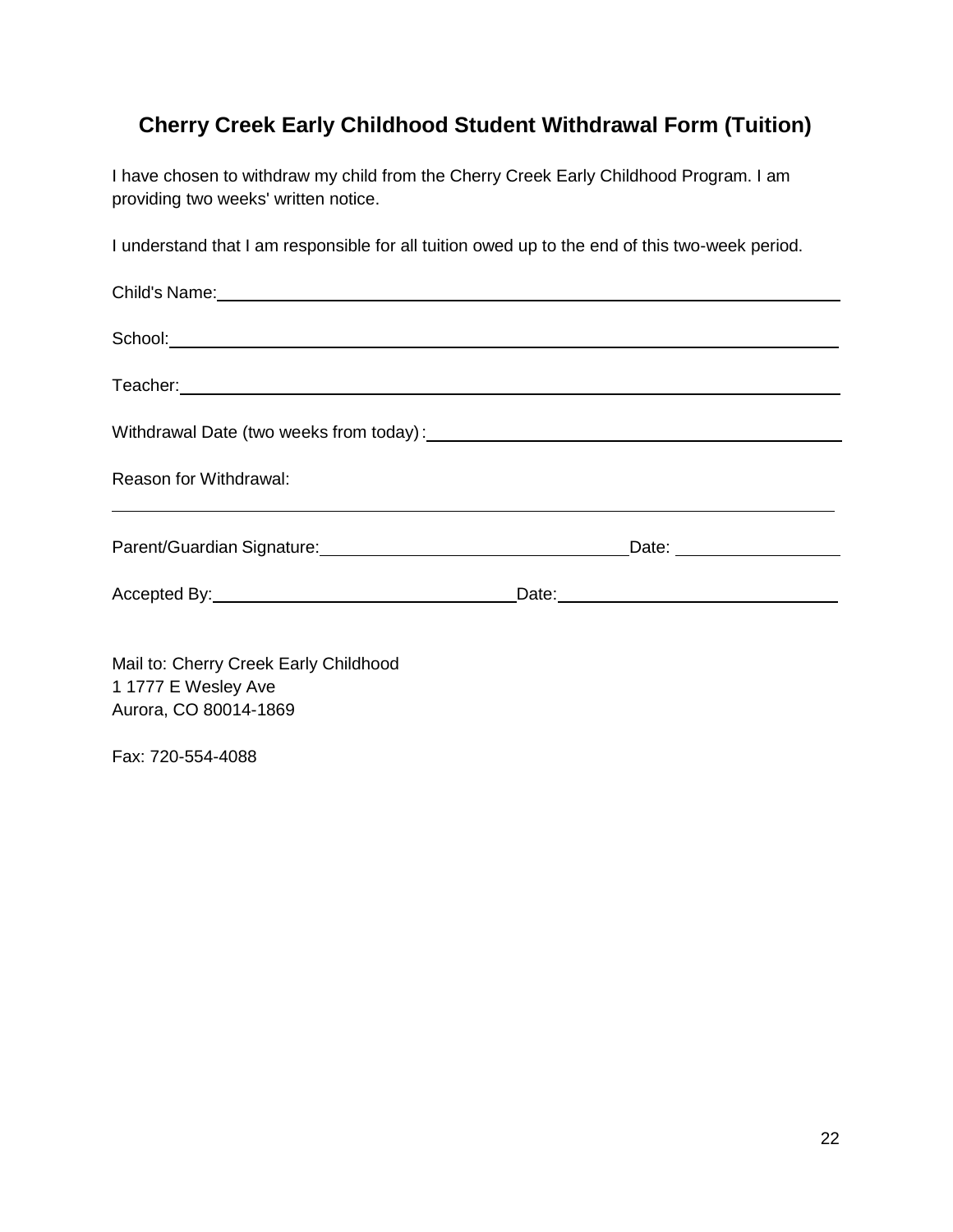# **Cherry Creek Early Childhood Tuition Agreement Form**

#### **Please Initial the Following:**

- 1. I understand that the application fee is non-refundable. The preschool tuition payment schedule is based on an annual (school year) fee divided into nine (9) equal payments.
- 2. I understand the first tuition payment is due in advance upon enrollment. The remaining 8 payments are due the 1st day of each month beginning September 1 through April 1. Cash is not accepted. Checks or money orders must be made payable to "Cherry Creek Schools". Credit card payments can be made using the following link: cherrycreek.revtrak.net/tek9.asp. A \$20.00 late fee will be charged for accounts not received by the 10th of each month as noted on the invoice.
- 3. I understand that it is not a requirement to receive an invoice for my tuition payment to be due. I agree to pay the agreed upon tuition whether or not I receive an invoice.
- 4. I understand there is a returned check fee of \$20.00
- 5. In the event I am unable to make a payment by the due date, I understand that I must make special prior arrangements with the Preschool Bookkeeper. A late fee may still apply.
- 6. I understand any tuition balance more than \$100.00 in arrears can be cause for dropping a child from the program unless special prior arrangements have been made. This is an Extended Child Services policy.
- 7. I understand there is no reduction of fees for snow days, or when my child is sick or on vacation . In the case of an EXTREME health emergency, as stated in the Parent Handbook, a request must be submitted in writing and approved by the Program Director.
- 8. I understand that if my tuition is not paid in full 15 days after the close of school, I may be prohibited from enrolling in another Cherry Creek ECS program (i.e. Before/After School Program, Intersession, Kindergarten Enrichment, etc.) until the tuition is paid.
- 9. I understand I must use the CCEC Student Withdrawal Form to give written notice of a drop at least two weeks in advance. I will be billed for tuition for at least two weeks following my notification of a drop. This form can be found in the Parent Handbook on or can be requested from the child's teacher.
- 10. I understand that if I withdraw my child during the school year and then return during that same school year, there will be a \$50.00 re-enrollment fee.